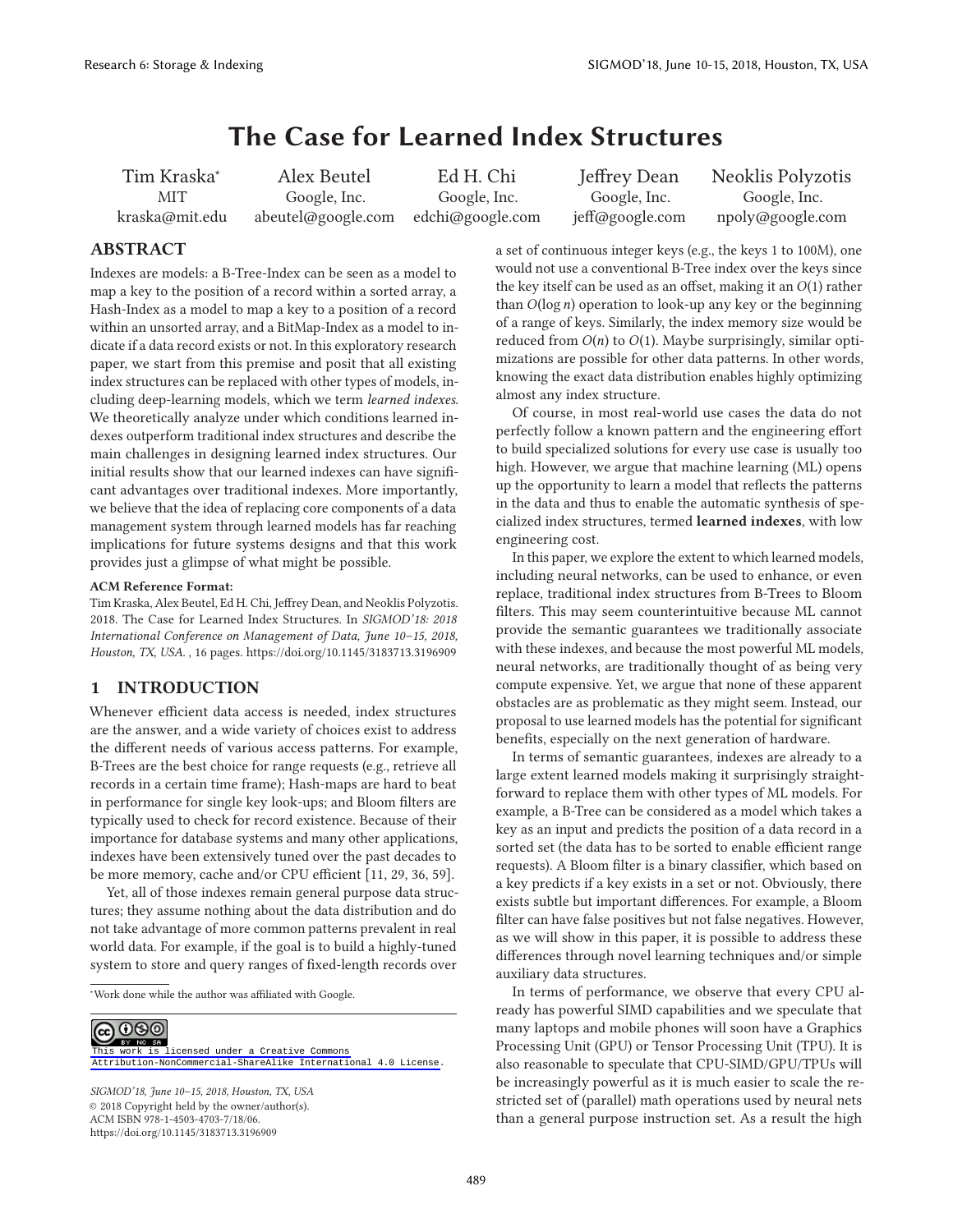cost to execute a neural net or other ML models might actually be negligible in the future. For instance, both Nvidia and Google's TPUs are already able to perform thousands if not tens of thousands of neural net operations in a single cycle [3]. Furthermore, it was stated that GPUs will improve 1000 $\times$  in performance by 2025, whereas Moore's law for CPUs is essentially dead [5]. By replacing branch-heavy index structures with neural networks, databases and other systems can benefit from these hardware trends. While we see the future of learned index structures on specialized hardware, like TPUs, this paper focuses entirely on CPUs and surprisingly shows that we can achieve significant advantages even in this case.

It is important to note that we do not argue to completely replace traditional index structures with learned indexes. Rather, **the main contribution of this paper is to outline and evaluate the potential of a novel approach to build indexes, which complements existing work and, arguably, opens up an entirely new research direction for a decadesold field.** This is based on the key observation that **many data structures can be decomposed into a learned model and an auxiliary structure** to provide the same semantic guarantees. The potential power of this approach comes from the fact that **continuous functions, describing the data distribution, can be used to build more efficient data structures or algorithms**. We empirically get very promising results when evaluating our approach on synthetic and real-world datasets for read-only analytical workloads. However, many open challenges still remain, such as how to handle writeheavy workloads, and we outline many possible directions for future work. Furthermore, we believe that we can use the same principle to replace other components and operations commonly used in (database) systems. If successful, the core idea of deeply embedding learned models into algorithms and data structures could lead to a radical departure from the way systems are currently developed.

The remainder of this paper is outlined as follows: In the next two sections we introduce the general idea of learned indexes using B-Trees as an example. In Section 4 we extend this idea to Hash-maps and in Section 5 to Bloom filters. All sections contain a separate evaluation. Finally in Section 6 we discuss related work and conclude in Section 7.

## **2 RANGE INDEX**

Range index structure, like B-Trees, are already models: given a key, they "predict" the location of a value within a keysorted set. To see this, consider a B-Tree index in an analytics in-memory database (i.e., read-only) over the sorted primary key column as shown in Figure 1(a). In this case, the B-Tree provides a mapping from a look-up key to a position inside the sorted array of records with the guarantee that the key of the record at that position is the first key equal or higher than the look-up key. The data has to be sorted to allow for efficient range requests. This same general concept also applies to secondary indexes where the data would be the list of



<key,record\_pointer> pairs with the key being the indexed value and the pointer a reference to the record.<sup>1</sup>

For efficiency reasons it is common not to index every single key of the sorted records, rather only the key of every n-th record, i.e., the first key of a page. Here we only assume fixed-length records and logical paging over a continuous memory region, i.e., a single array, not physical pages which are located in different memory regions (physical pages and variable length records are discussed in Appendix D.2). Indexing only the first key of every page helps to significantly reduce the number of keys the index has to store without any significant performance penalty. Thus, the B-Tree is a model, or in ML terminology, a regression tree: it maps a key to a position with a min- and max-error (a min-error of 0 and a max-error of the page-size), with a guarantee that the key can be found in that region if it exists. Consequently, we can replace the index with other types of ML models, including neural nets, as long as they are also able to provide similar strong guarantees about the min- and max-error.

At first sight it may seem hard to provide the same guarantees with other types of ML models, but it is actually surprisingly simple. First, the B-Tree only provides the strong min- and max-error guarantee over the stored keys, not for all possible keys. For new data, B-Trees need to be re-balanced, or in machine learning terminology re-trained, to still be able to provide the same error guarantees. That is, for monotonic models the only thing we need to do is to execute the model for every key and remember the worst over- and under-prediction of a position to calculate the min- and max-error.<sup>2</sup> Second, and more importantly, the strong error bounds are not even needed. The data has to be sorted anyway to support range requests, so any error is easily corrected by a local search around the prediction (e.g., using exponential search) and thus, even allows for non-monotonic models. Consequently, we are able to replace B-Trees with any other type of regression model, including linear regression or neural nets (see Figure 1(b)).

Now, there are other technical challenges that we need to address before we can replace B-Trees with learned indexes. For instance, B-Trees have a bounded cost for inserts and

<sup>&</sup>lt;sup>1</sup>Note, that against some definitions for secondary indexes we do not consider the <key, record\_pointer> pairs as part of the index; rather for secondary index the data are the <key, record\_pointer> pairs. This is similar to how indexes are implemented in key value stores [12, 21] or how B-Trees on modern hardware are designed [44].

<sup>&</sup>lt;sup>2</sup>The model has to be monotonic to also guarantee the min- and max-error for look-up keys, which do not exist in the stored set.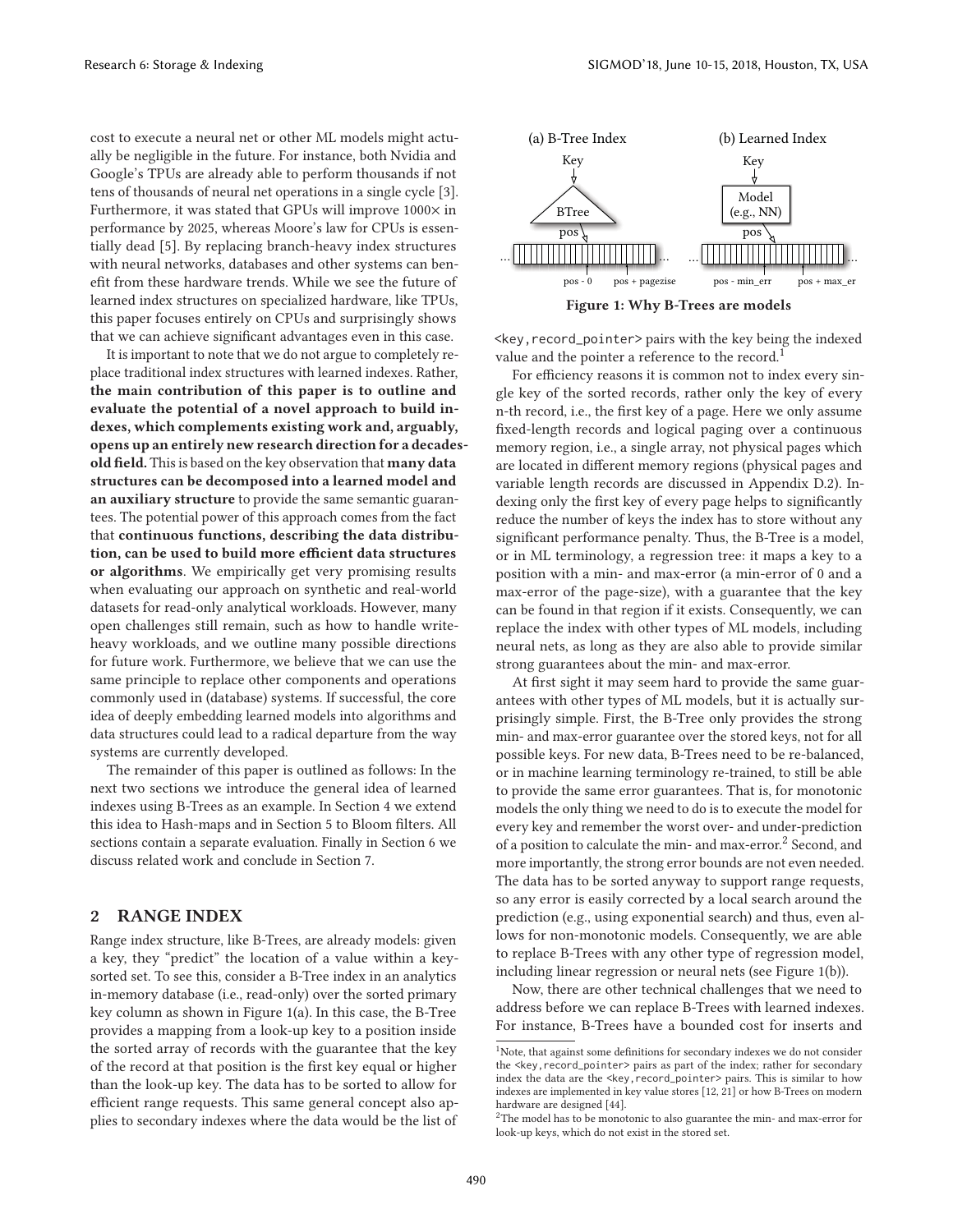look-ups and are particularly good at taking advantage of the cache. Also, B-Trees can map keys to pages which are not continuously mapped to memory or disk. All of these are interesting challenges/research questions and are explained in more detail, together with potential solutions, throughout this section and in the appendix.

At the same time, using other types of models as indexes can provide tremendous benefits. Most importantly, it has the potential to transform the  $\log n$  cost of a B-Tree lookup into a constant operation. For example, assume a dataset with 1M unique keys with a value from 1M and 2M (so the value 1,000,009 is stored at position 10). In this case, a simple linear model, which consists of a single multiplication and addition, can perfectly predict the position of any key for a point look-up or range scan, whereas a B-Tree would require  $log n$  operations. The beauty of machine learning, especially neural nets, is that they are able to learn a wide variety of data distributions, mixtures and other data peculiarities and patterns. The challenge is to balance the complexity of the model with its accuracy.

For most of the discussion in this paper, we keep the simplified assumptions of this section: we only index an in-memory dense array that is sorted by key. This may seem restrictive, but many modern hardware optimized B-Trees, e.g., FAST [44], make exactly the same assumptions, and these indexes are quite common for in-memory database systems for their superior performance [44, 48] over scanning or binary search. However, while some of our techniques translate well to some scenarios (e.g., disk-resident data with very large blocks, for example, as used in Bigtable [23]), for other scenarios (fine grained paging, insert-heavy workloads, etc.) more research is needed. In Appendix D.2 we discuss some of those challenges and potential solutions in more detail.

# **2.1 What Model Complexity Can We Afford?**

To better understand the model complexity, it is important to know how many operations can be performed in the same amount of time it takes to traverse a B-Tree, and what precision the model needs to achieve to be more efficient than a B-Tree.

Consider a B-Tree that indexes 100M records with a pagesize of 100. We can think of every B-Tree node as a way to partition the space, decreasing the "error" and narrowing the region to find the data. We therefore say that the B-Tree with a page-size of 100 has a *precision gain* of 1/100 per node and we need to traverse in total  $log_{100}N$  nodes. So the first node partitions the space from 100M to  $100M/100 = 1M$ , the second from  $1M$  to  $1M/100 = 10k$  and so on, until we find the record. Now, traversing a single B-Tree page with binary search takes roughly 50 cycles and is notoriously hard to parallelize<sup>3</sup>. In contrast, a modern CPU can do 8-16 SIMD operations per cycle. Thus, a model will be faster as long as it has a better precision gain than  $1/100$  per  $50 * 8 = 400$  arithmetic operations. Note that this calculation still assumes that all B-Tree pages are in the cache. A single cache-miss costs 50-100 additional cycles and would thus allow for even more complex models.

Additionally, machine learning accelerators are entirely changing the game. They allow to run much more complex models in the same amount of time and offload computation from the CPU. For example, NVIDIA's latest Tesla V100 GPU is able to achieve 120 TeraFlops of low-precision deep learning arithmetic operations ( $\approx 60,000$  operations per cycle). Assuming that the entire learned index fits into the GPU's memory (we show in Section 3.7 that this is a very reasonable assumption), in just 30 cycles we could execute 1 million neural net operations. Of course, the latency for transferring the input and retrieving the result from a GPU is still significantly higher, but this problem is not insuperable given batching and/or the recent trend to more closely integrate CPU/GPU/T-PUs [4]. Finally, it can be expected that the capabilities and the number of floating/int operations per second of GPUs/TPUs will continue to increase, whereas the progress on increasing the performance of executing if-statements of CPUs essentially has stagnated [5]. Regardless of the fact that we consider GPUs/TPUs as one of the main reasons to adopt learned indexes in practice, in this paper we focus on the more limited CPUs to better study the implications of replacing and enhancing indexes through machine learning without the impact of hardware changes.

#### **2.2 Range Index Models are CDF Models**

As stated in the beginning of the section, an index is a model that takes a key as an input and predicts the position of the record. Whereas for point queries the order of the records does not matter, for range queries the data has to be sorted according to the look-up key so that all data items in a range (e.g., in a time frame) can be efficiently retrieved. This leads to an interesting observation: a model that predicts the position given a key inside a sorted array effectively approximates the cumulative distribution function (CDF). We can model the CDF of the data to predict the position as:

$$
p = F(\text{Key}) * N \tag{1}
$$

where  $p$  is the position estimate,  $F$ (Key) is the estimated cumulative distribution function for the data to estimate the likelihood to observe a key smaller or equal to the look-up key  $P(X \le \text{Key})$ , and N is the total number of keys (see also Figure 2). This observation opens up a whole new set of interesting directions: First, it implies that indexing literally requires learning a data distribution. A B-Tree "learns" the data distribution by building a regression tree. A linear regression model would learn the data distribution by minimizing the (squared) error of a linear function. Second, estimating the distribution for a dataset is a well known problem and learned indexes can benefit from decades of research. Third, learning the CDF plays also a key role in optimizing other types of index structures and potential algorithms as we will outline

 $^3\rm{There}$  exist SIMD optimized index structures such as FAST [44], but they can only transform control dependencies to memory dependencies. These are often significantly slower than multiplications with simple in-cache data dependencies and as our experiments show SIMD optimized index structures, like FAST, are not significantly faster.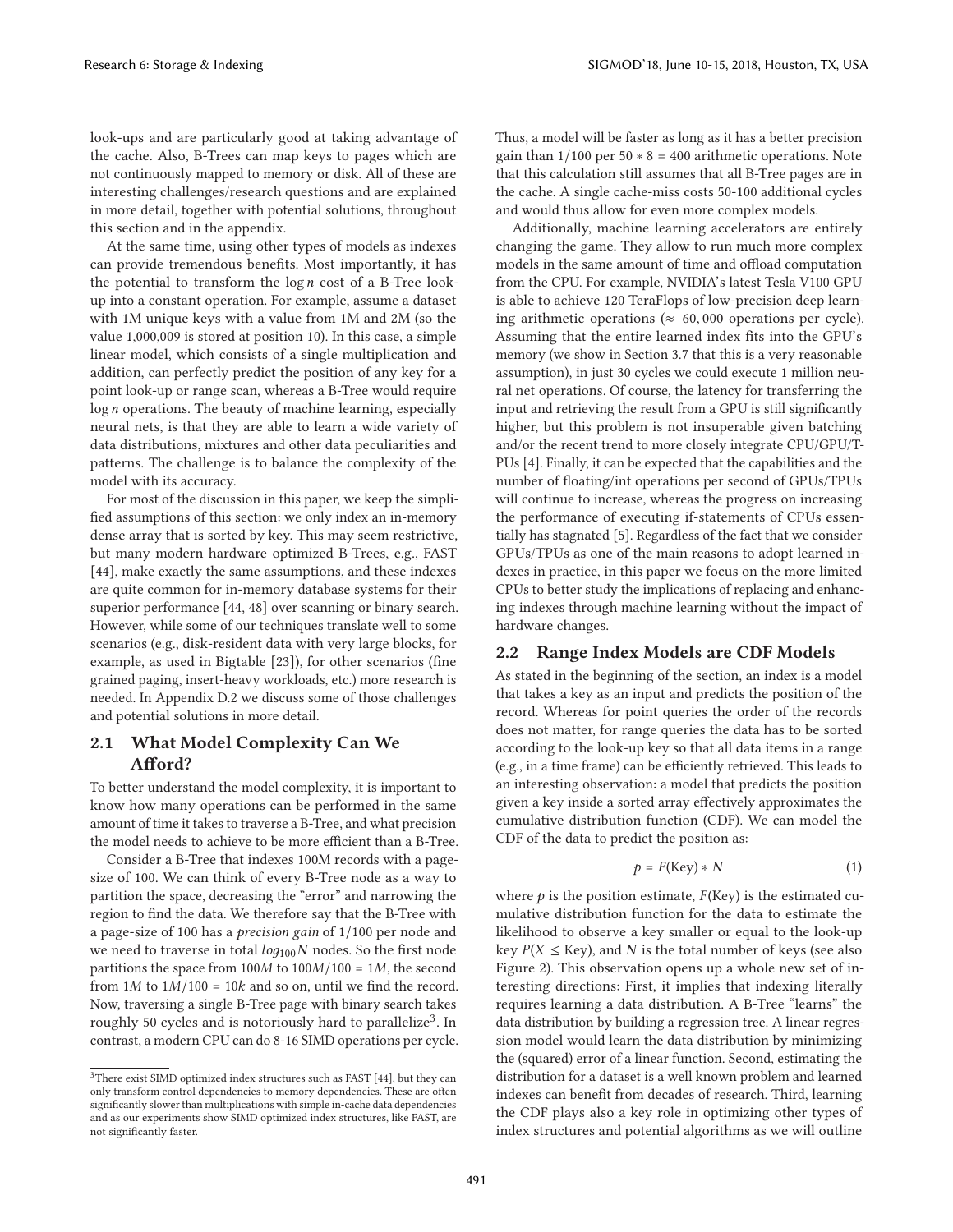

later in this paper. Fourth, there is a long history of research on how closely theoretical CDFs approximate empirical CDFs that gives a foothold to theoretically understand the benefits of this approach [28]. We give a high-level theoretical analysis of how well our approach scales in Appendix A.

## **2.3 A First, Naïve Learned Index**

To better understand the requirements to replace B-Trees through learned models, we used 200M web-server log records with the goal of building a secondary index over the timestamps using Tensorflow [9]. We trained a two-layer fullyconnected neural network with 32 neurons per layer using ReLU activation functions; the timestamps are the input features and the positions in the sorted array are the labels. Afterwards we measured the look-up time for a randomly selected key (averaged over several runs disregarding the first numbers) with Tensorflow and Python as the front-end.

In this setting we achieved  $\approx$  1250 predictions per second, i.e., it takes  $\approx 80,000$  nano-seconds (ns) to execute the model with Tensorflow, without the search time (the time to find the actual record from the predicted position). As a comparison point, a B-Tree traversal over the same data takes  $\approx$  300ns and binary search over the entire data roughly  $\approx$  900ns. With a closer look, we find our naïve approach is limited in a few key ways: (1) Tensorflow was designed to efficiently run larger models, not small models, and thus, has a significant invocation overhead, especially with Python as the front-end. (2) B-Trees, or decision trees in general, are really good in overfitting the data with a few operations as they recursively divide the space using simple if-statements. In contrast, other models can be significantly more efficient to approximate the general shape of a CDF, but have problems being accurate at the individual data instance level. To see this, consider again Figure 2. The figure demonstrates, that from a top-level view, the CDF function appears very smooth and regular. However, if one zooms in to the individual records, more and more irregularities show; a well known statistical effect. Thus models like neural nets, polynomial regression, etc. might be more CPU and space efficient to narrow down the position for an item from the entire dataset to a region of thousands, but a single neural net usually requires significantly more space and CPU time for the "last mile" to reduce the error further down from thousands to hundreds. (3) B-Trees are extremely cache- and operationefficient as they keep the top nodes always in cache and access other pages if needed. In contrast, standard neural nets require all weights to compute a prediction, which has a high cost in the number of multiplications.

# **3 THE RM-INDEX**

In order to overcome the challenges and explore the potential of models as index replacements or optimizations, we developed the learning index framework (LIF), recursive-model indexes (RMI), and standard-error-based search strategies. We primarily focus on simple, fully-connected neural nets because of their simplicity and flexibility, but we believe other types of models may provide additional benefits.

## **3.1 The Learning Index Framework (LIF)**

The LIF can be regarded as an index synthesis system; given an index specification, LIF generates different index configurations, optimizes them, and tests them automatically. While LIF can learn simple models on-the-fly (e.g., linear regression models), it relies on Tensorflow for more complex models (e.g., NN). However, it never uses Tensorflow at inference. Rather, given a trained Tensorflow model, LIF automatically extracts all weights from the model and generates efficient index structures in C++ based on the model specification. Our code-generation is particularly designed for small models and removes all unnecessary overhead and instrumentation that Tensorflow has to manage the larger models. Here we leverage ideas from [25], which already showed how to avoid unnecessary overhead from the Spark-runtime. As a result, we are able to execute simple models on the order of 30 nano-seconds. However, it should be pointed out that LIF is still an experimental framework and is instrumentalized to quickly evaluate different index configurations (e.g., ML models, page-sizes, search strategies, etc.), which introduces additional overhead in form of additional counters, virtual function calls, etc. Also besides the vectorization done by the compiler, we do not make use of special SIMD intrinisics. While these inefficiencies do not matter in our evaluation as we ensure a fair comparison by always using our framework, for a production setting or when comparing the reported performance numbers with other implementations, these inefficiencies should be taking into account/be avoided.

# **3.2 The Recursive Model Index**

As outlined in Section 2.3 one of the key challenges of building alternative learned models to replace B-Trees is the accuracy for last-mile search. For example, reducing the prediction error to the order of hundreds from 100M records using a single model is often difficult. At the same time, reducing the error to 10k from 100M, e.g., a precision gain of  $100 * 100 = 10000$  to replace the first 2 layers of a B-Tree through a model, is much easier to achieve even with simple models. Similarly, reducing the error from 10k to 100 is a simpler problem as the model can focus only on a subset of the data.

Based on that observation and inspired by the mixture of experts work [62], we propose the recursive regression model (see Figure 3). That is, we build a hierarchy of models, where at each stage the model takes the key as an input and based on it picks another model, until the final stage predicts the position. More formally, for our model  $f(x)$  where x is the key and  $y \in [0, N)$  the position, we assume at stage  $\ell$  there are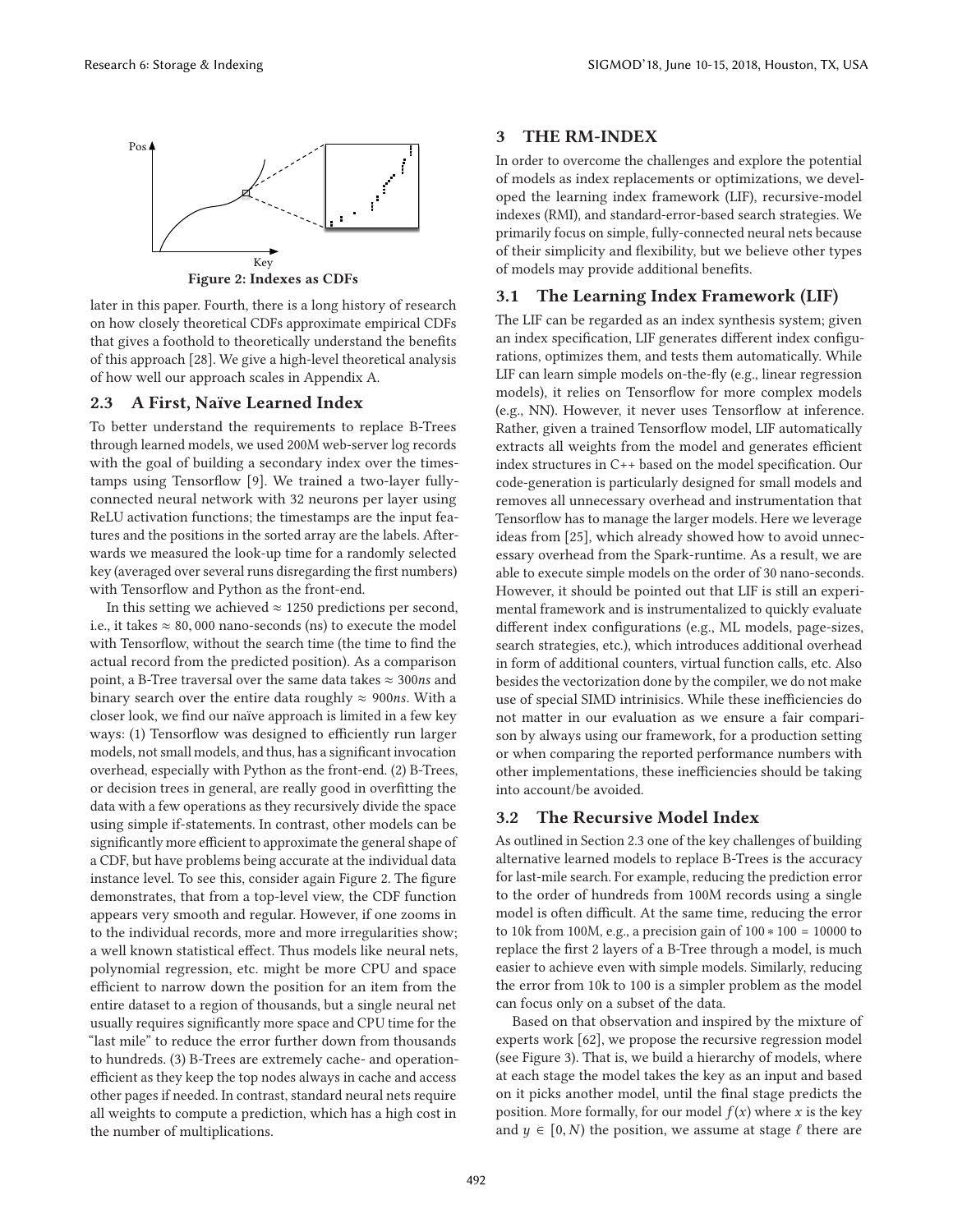

**Figure 3: Staged models**

 $M_{\ell}$  models. We train the model at stage 0,  $f_0(x) \approx y$ . As such, model k in stage  $\ell$ , denoted by  $f_{\ell}^{(k)}$ , is trained with loss:

$$
L_{\ell} = \sum_{(x, y)} (f_{\ell}^{(\lfloor M_{\ell}f_{\ell-1}(x)/N \rfloor)}(x) - y)^2 \qquad L_0 = \sum_{(x, y)} (f_0(x) - y)^2
$$

Note, we use here the notation of  $f_{\ell-1}(x)$  recursively executing  $f_{\ell-1}(x) = f_{\ell-1}^{(\lfloor M_{\ell-1}f_{\ell-2}(x)/N \rfloor)}(x)$ . In total, we iteratively train each stage with loss  $L_{\ell}$  to build the complete model.

One way to think about the different models is that each model makes a prediction with a certain error about the position for the *key* and that the prediction is used to select the next model, which is responsible for a certain area of the keyspace to make a better prediction with a lower error. However, recursive model indexes do *not* have to be trees. As shown in Figure 3 it is possible that different models of one stage pick the same models at the stage below. Furthermore, each model does not necessarily cover the same amount of records like B-Trees do (i.e., a B-Tree with a page-size of 100 covers 100 or less records).4 Finally, depending on the used models the predictions between the different stages can not necessarily be interpreted as positions estimates, rather should be considered as picking an expert which has a better knowledge about certain keys (see also [62]).

This model architecture has several benefits: (1) It separates model size and complexity from execution cost. (2) It leverages the fact that it is easy to learn the overall shape of the data distribution. (3) It effectively divides the space into smaller subranges, like a B-Tree, to make it easier to achieve the required "last mile" accuracy with fewer operations. (4) There is no search process required in-between the stages. For example, the output of *Model 1.1* is directly used to pick the model in the next stage. This not only reduces the number of instructions to manage the structure, but also allows representing the entire index as a sparse matrix-multiplication for a TPU/GPU.

#### **3.3 Hybrid Indexes**

Another advantage of the recursive model index is, that we are able to build mixtures of models. For example, whereas on the top-layer a small ReLU neural net might be the best choice as they are usually able to learn a wide-range of complex data distributions, the models at the bottom of the model hierarchy might be thousands of simple linear regression models as they are inexpensive in space and execution time. Furthermore, we

4Note, that we currently train stage-wise and not fully end-to-end. End-to-end training would be even better and remains future work.

can even use traditional B-Trees at the bottom stage if the data is particularly hard to learn.

For this paper, we focus on 2 types of models, simple neural nets with zero to two fully-connected hidden layers and ReLU activation functions and a layer width of up to 32 neurons and B-Trees (a.k.a. decision trees). Note, that a zero hiddenlayer NN is equivalent to linear regression. Given an index configuration, which specifies the number of stages and the number of models per stage as an array of sizes, the end-to-end training for hybrid indexes is done as shown in Algorithm 1

| <b>Algorithm 1:</b> Hybrid End-To-End Training                        |  |  |  |  |  |
|-----------------------------------------------------------------------|--|--|--|--|--|
| <b>Input:</b> int threshold, int stages <sup>[]</sup> , NN complexity |  |  |  |  |  |
| Data: record data[], Model index[][]                                  |  |  |  |  |  |
| <b>Result:</b> trained index                                          |  |  |  |  |  |
| $1$ $M$ = stages size;                                                |  |  |  |  |  |
| tmp records[]<br>$\boldsymbol{2}$                                     |  |  |  |  |  |
| tmp records[1][1] = all data;                                         |  |  |  |  |  |
| for $i \leftarrow 1$ to M do                                          |  |  |  |  |  |
| for $i \leftarrow 1$ to stages [i] do<br>5                            |  |  |  |  |  |
| $index[i][j] = new NN trained on tmp records[i][j];$<br>6             |  |  |  |  |  |
| if $i < M$ then<br>$\overline{7}$                                     |  |  |  |  |  |
| for $r \in \text{tmp\_records}[i][j]$ do<br>8                         |  |  |  |  |  |
| $p = \text{index}[i][j](r \cdot key) / \text{stages}[i + 1];$<br>9    |  |  |  |  |  |
| tmp_records[ $i + 1$ ][ $p$ ].add( $r$ );<br>10                       |  |  |  |  |  |
| for $i \leftarrow 1$ to index[M] size do<br>11                        |  |  |  |  |  |
| index $[M][j]$ .calc err(tmp records $[M][j]$ );<br>12                |  |  |  |  |  |
| if index[M][j].max abs err > threshold then<br>13                     |  |  |  |  |  |
| $index[M][j] = new B-Tree trained on tmp records[M][j];$<br>14        |  |  |  |  |  |
| 15 return index;                                                      |  |  |  |  |  |

Starting from the entire dataset (line 3), it trains first the topnode model. Based on the prediction of this top-node model, it then picks the model from the next stage (lines 9 and 10) and adds all keys which fall into that model (line 10). Finally, in the case of hybrid indexes, the index is optimized by replacing NN models with B-Trees if absolute min-/max-error is above a predefined threshold (lines 11-14).

Note, that we store the standard and min- and max-error for every model on the last stage. That has the advantage, that we can individually restrict the search space based on the used model for every key. Currently, we tune the various parameters of the model (i.e., number of stages, hidden layers per model, etc.) with a simple simple grid-search. However, many potential optimizations exists to speed up the training process from ML auto tuning to sampling.

**Note, that hybrid indexes allow us to bound the worst case performance of learned indexes to the performance of B-Trees.** That is, in the case of an extremely difficult to learn data distribution, all models would be automatically replaced by B-Trees, making it virtually an entire B-Tree.

#### **3.4 Search Strategies and Monotonicity**

Range indexes usually implement an *upper\_bound(key)*  $[lower_$  $bound(key)]$  interface to find the position of the first key within the sorted array that is equal or higher [lower] than the lookup key to efficiently support range requests. For learned range indexes we therefore have to find the first key higher [lower] from the look-up key based on the prediction. Despite many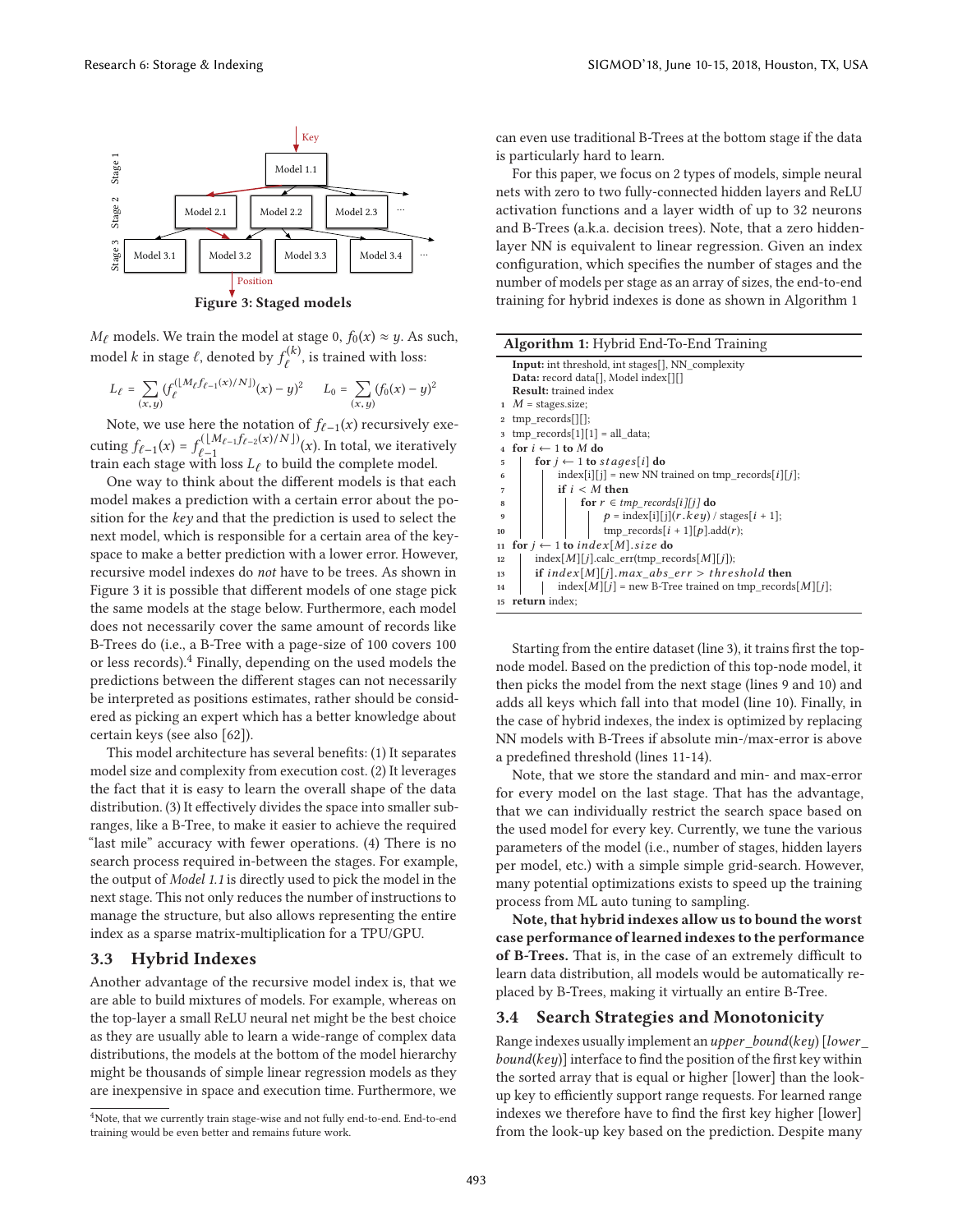efforts, it was repeatedly reported [8] that binary search or scanning for records with small payloads are usually the fastest strategies to find a key within a sorted array as the additional complexity of alternative techniques rarely pays off. However, learned indexes might have an advantage here: the models actually predict the position of the key, not just the region (i.e., page) of the key. Here we discuss two simple search strategies which take advantage of this information:

**Model Biased Search:** Our default search strategy, which only varies from traditional binary search in that the first *middle* point is set to the value predicted by the model.

**Biased Quaternary Search:** Quaternary search takes instead of one split point three points with the hope that the hardware pre-fetches all three data points at once to achieve better performance if the data is not in cache. In our implementation, we defined the initial three middle points of quaternary search as  $pos - \sigma$ ,  $pos$ ,  $pos + \sigma$ . That is we make a guess that most of our predictions are accurate and focus our attention first around the position estimate and then we continue with traditional quaternary search.

For all our experiments we used the min- and max-error as the search area for all techniques. That is, we executed the RMI model for every key and stored the worst over- and under-prediction per last-stage model. While this technique guarantees to find all existing keys, for non-existing keys it might return the wrong upper or lower bound if the RMI model is not monotonic. To overcome this problem, one option is to force our RMI model to be monotonic, as has been studied in machine learning [41, 71].

Alternatively, for non-monotonic models we can automatically adjust the search area. That is, if the found upper (lower) bound key is on the boundary of the search area defined by the min- and max-error, we incrementally adjust the search area. Yet, another possibility is, to use exponential search techniques. Assuming a normal distributed error, those techniques on average should work as good as alternative search strategies while not requiring to store any min- and max-errors.

## **3.5 Indexing Strings**

We have primarily focused on indexing real valued keys, but many databases rely on indexing strings, and luckily, significant machine learning research has focused on modeling strings. As before, we need to design a model of strings that is efficient yet expressive. Doing this well for strings opens a number of unique challenges.

The first design consideration is how to turn strings into features for the model, typically called tokenization. For simplicity and efficiency, we consider an n-length string to be a feature vector  $\mathbf{x} \in \mathbb{R}^n$  where  $\mathbf{x}_i$  is the ASCII decimal value (or Unicode decimal value depending on the strings). Further, most ML models operate more efficiently if all inputs are of equal size. As such, we will set a maximum input length N. Because the data is sorted lexicographically, we will truncate the keys to length  $N$  before tokenization. For strings with length  $n < N$ , we set  $x_i = 0$  for  $i > n$ .

For efficiency, we generally follow a similar modeling approach as we did for real valued inputs. We learn a hierarchy of relatively small feed-forward neural networks. The one difference is that the input is not a single real value  $x$  but a vector **x**. Linear models  $\mathbf{w} \cdot \mathbf{x} + \mathbf{b}$  scale the number of multiplications and additions linearly with the input length N. Feed-forward neural networks with even a single hidden layer of width h will scale  $O(hN)$  multiplications and additions.

Ultimately, we believe there is significant future research that can optimize learned indexes for string keys. For example, we could easily imagine other tokenization algorithms. There is a large body of research in natural language processing on string tokenization to break strings into more useful segments for ML models, e.g., wordpieces in translation [70]. Further, it might be interesting to combine the idea of suffix-trees with learned indexes as well as explore more complex model architectures (e.g., recurrent and convolutional neural networks).

# **3.6 Training**

While the training (i.e., loading) time is not the focus of this paper, it should be pointed out that all of our models, shallow NNs or even simple linear/multi-variate regression models, train relatively fast. Whereas simple NNs can be efficiently trained using stochastic gradient descent and can converge in less than one to a few passes over the randomized data, a closed form solution exists for linear multi-variate models (e.g., also 0-layer NN) and they can be trained in a single pass over the sorted data. Therefore, for 200M records training a simple RMI index does not take much longer than a few seconds, (of course, depending on how much auto-tuning is performed); neural nets can train on the order of minutes per model, depending on the complexity. Also note that training the top model over the entire data is usually not necessary as those models converge often even before a single scan over the entire randomized data. This is in part because we use simple models and do not care much about the last few digit points in precision, as it has little effect on indexing performance. Finally, research on improving learning time from the ML community [27, 72] applies in our context and we expect a lot of future research in this direction.

## **3.7 Results**

We evaluated learned range indexes in regard to their space and speed on several real and synthetic data sets against other read-optimized index structures.

3.7.1 Integer Datasets. As a first experiment we compared learned indexes using a 2-stage RMI model and different secondstage sizes (10k, 50k, 100k, and 200k) with a read-optimized B-Tree with different page sizes on three different integer data sets. For the data we used 2 real-world datasets, (1) Weblogs and (2) Maps [56], and (3) a synthetic dataset, Lognormal. The Weblogs dataset contains 200M log entries for every request to a major university web-site over several years. We use the unique request timestamps as the index keys. This dataset is almost a worst-case scenario for the learned index as it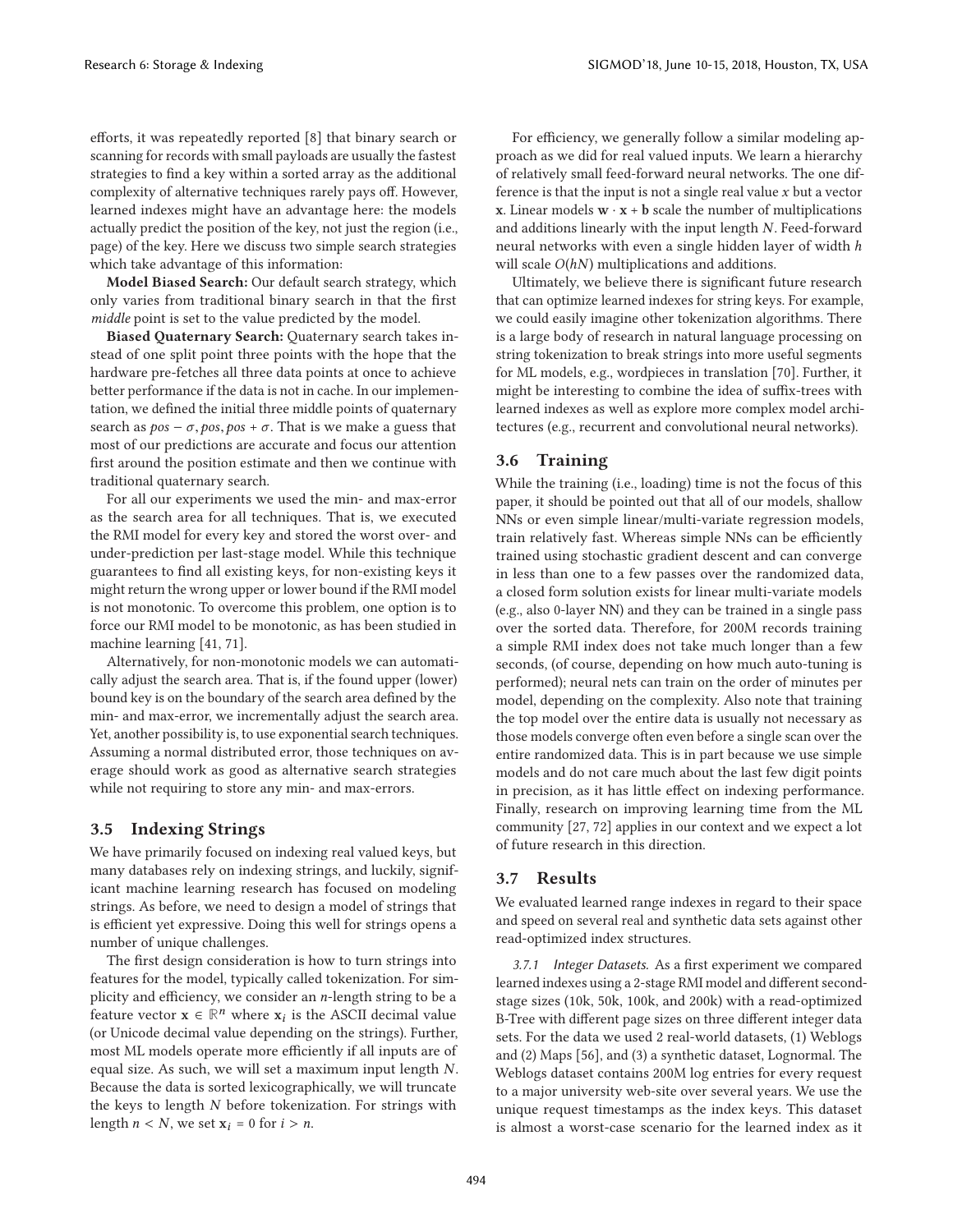|              |                               | Map Data       |             | Web Data                                    |                                                                                                                   | Log-Normal Data            |                                        |                                                                           |             |                                        |
|--------------|-------------------------------|----------------|-------------|---------------------------------------------|-------------------------------------------------------------------------------------------------------------------|----------------------------|----------------------------------------|---------------------------------------------------------------------------|-------------|----------------------------------------|
| Type         | Config                        | Size (MB)      | Lookup (ns) | Model (ns)                                  | Size (MB)                                                                                                         | Lookup (ns)                | Model (ns)                             | Size (MB)                                                                 | Lookup (ns) | Model (ns)                             |
| <b>Btree</b> | page size: 32                 |                |             |                                             | 52.45 (4.00x) 274 (0.97x) 198 (72.3%) 51.93 (4.00x) 276 (0.94x) 201 (72.7%) 49.83 (4.00x) 274 (0.96x) 198 (72.1%) |                            |                                        |                                                                           |             |                                        |
|              | page size: 64                 |                |             |                                             | 26.23 (2.00x) 277 (0.96x) 172 (62.0%) 25.97 (2.00x) 274 (0.95x) 171 (62.4%) 24.92 (2.00x) 274 (0.96x) 169 (61.7%) |                            |                                        |                                                                           |             |                                        |
|              | page size: 128                |                |             |                                             | 13.11 (1.00x) 265 (1.00x) 134 (50.8%) 12.98 (1.00x) 260 (1.00x) 132 (50.8%) 12.46 (1.00x) 263 (1.00x) 131 (50.0%) |                            |                                        |                                                                           |             |                                        |
|              | page size: 256                |                |             | 6.56 (0.50x) 267 (0.99x) 114 (42.7%)        |                                                                                                                   |                            |                                        | 6.49 (0.50x) 266 (0.98x) 114 (42.9%) 6.23 (0.50x) 271 (0.97x) 117 (43.2%) |             |                                        |
|              | page size: 512                |                |             | 3.28 $(0.25x)$ 286 $(0.93x)$ 101 $(35.3\%)$ |                                                                                                                   |                            | $3.25$ (0.25x) 291 (0.89x) 100 (34.3%) |                                                                           |             | $3.11$ (0.25x) 293 (0.90x) 101 (34.5%) |
|              | Learned 2nd stage models: 10k | $0.15$ (0.01x) | 98 (2.70x)  | 31 (31.6%)                                  | $0.15(0.01x)$ 222 (1.17x)                                                                                         |                            | $29(13.1\%)$                           | $0.15$ (0.01x) 178 (1.47x)                                                |             | 26 (14.6%)                             |
| Index        | 2nd stage models: 50k         | $0.76$ (0.06x) | 85 (3.11x)  | 39 (45.9%)                                  | $0.76$ (0.06x) 162 (1.60x)                                                                                        |                            | 36 (22.2%)                             | $0.76$ (0.06x) 162 (1.62x)                                                |             | 35 (21.6%)                             |
|              | 2nd stage models: 100k        | $1.53$ (0.12x) | 82(3.21x)   | 41 (50.2%)                                  |                                                                                                                   | $1.53$ (0.12x) 144 (1.81x) | 39 (26.9%)                             | $1.53$ (0.12x) 152 (1.73x)                                                |             | 36 (23.7%)                             |
|              | 2nd stage models: 200k        | 3.05(0.23x)    | 86 (3.08x)  | 50 (58.1%)                                  |                                                                                                                   | $3.05$ (0.24x) 126 (2.07x) | 41 (32.5%)                             | 3.05 $(0.24x)$ 146 $(1.79x)$                                              |             | 40 (27.6%)                             |

**Figure 4: Learned Index vs B-Tree**

contains very complex time patterns caused by class schedules, weekends, holidays, lunch-breaks, department events, semester breaks, etc., which are notoriously hard to learn. For the maps dataset we indexed the longitude of  $\approx 200$ M usermaintained features (e.g., roads, museums, coffee shops) across the world. Unsurprisingly, the longitude of locations is relatively linear and has fewer irregularities than the Weblogs dataset. Finally, to test how the index works on heavy-tail distributions, we generated a synthetic dataset of 190M unique values sampled from a log-normal distribution with  $\mu = 0$ and  $\sigma = 2$ . The values are scaled up to be integers up to 1B. This data is of course highly non-linear, making the CDF more difficult to learn using neural nets. For all B-Tree experiments we used 64-bit keys and 64-bit payload/value.

As our baseline, we used a production quality B-Tree implementation which is similar to the stx::btree but with further cache-line optimization, dense pages (i.e., fill factor of 100%), and very competitive performance. To tune the 2-stage learned indexes we used simple grid-search over neural nets with zero to two hidden layers and layer-width ranging from 4 to 32 nodes. In general we found that a simple (0 hidden layers) to semi-complex (2 hidden layers and 8- or 16-wide) models for the first stage work the best. For the second stage, simple, linear models, had the best performance. This is not surprising as for the last mile it is often not worthwhile to execute complex models, and linear models can be learned optimally.

**Learned Index vs B-Tree performance:** The main results are shown in Figure 4. Note, that the page size for B-Trees indicates the number of keys per page not the size in Bytes, which is actually larger. As the main metrics we show the size in MB, the total look-up time in nano-seconds, and the time to execution the model (either B-Tree traversal or ML model) also in nano-seconds and as a percentage compared to the total time in paranthesis. Furthermore, we show the speedup and space savings compared to a B-Tree with page size of 128 in parenthesis as part of the size and lookup column. We choose a page size of 128 as the fixed reference point as it provides the best lookup performance for B-Trees (note, that it is always easy to save space at the expense of lookup performance by simply having no index at all). The color-encoding in the speedup and size columns indicates how much faster or slower (larger or smaller) the index is against the reference point.

As can be seen, the learned index dominates the B-Tree index in almost all configurations by being up to  $1.5 - 3 \times$  faster while being up to two orders-of-magnitude smaller. Of course, B-Trees can be further compressed at the cost of CPUtime for decompressing. However, most of these optimizations are orthogonal and apply equally (if not more) to neural nets. For example, neural nets can be compressed by using 4- or 8-bit integers instead of 32- or 64-bit floating point values to represent the model parameters (a process referred to as quantization). This level of compression can unlock additional gains for learned indexes.

Unsurprisingly the second stage size has a significant impact on the index size and look-up performance. Using 10,000 or more models in the second stage is particularly impressive with respect to the analysis in §2.1, as it demonstrates that our first-stage model can make a much larger jump in precision than a single node in the B-Tree. Finally, we do not report on hybrid models or other search techniques than binary search for these datasets as they did not provide significant benefit.

**Learned Index vs Alternative Baselines:** In addition to the detailed evaluation of learned indexes against our readoptimized B-Trees, we also compared learned indexes against other alternative baselines, including third party implementations. In the following, we discuss some alternative baselines and compare them against learned indexes if appropriate:

Histogram: B-Trees approximate the CDF of the underlying data distribution. An obvious question is whether histograms can be used as a CDF model. In principle the answer is yes, but to enable fast data access, the histogram must be a lowerror approximation of the CDF. Typically this requires a large number of buckets, which makes it expensive to search the histogram itself. This is especially true, if the buckets have varying bucket boundaries to efficiently handle data skew, so that only few buckets are empty or too full. The obvious solutions to this issues would yield a B-Tree, and histograms are therefore not further discussed.

Lookup-Table: A simple alternative to B-Trees are (hierarchical) lookup-tables. Often lookup-tables have a fixed size and structure (e.g., 64 slots for which each slot points to another 64 slots, etc.). The advantage of lookup-tables is that because of their fixed size they can be highly optimized using AVX instructions. We included a comparison against a 3-stage lookup table, which is constructed by taking every 64th key and putting it into an array including padding to make it a multiple of 64. Then we repeat that process one more time over the array without padding, creating two arrays in total. To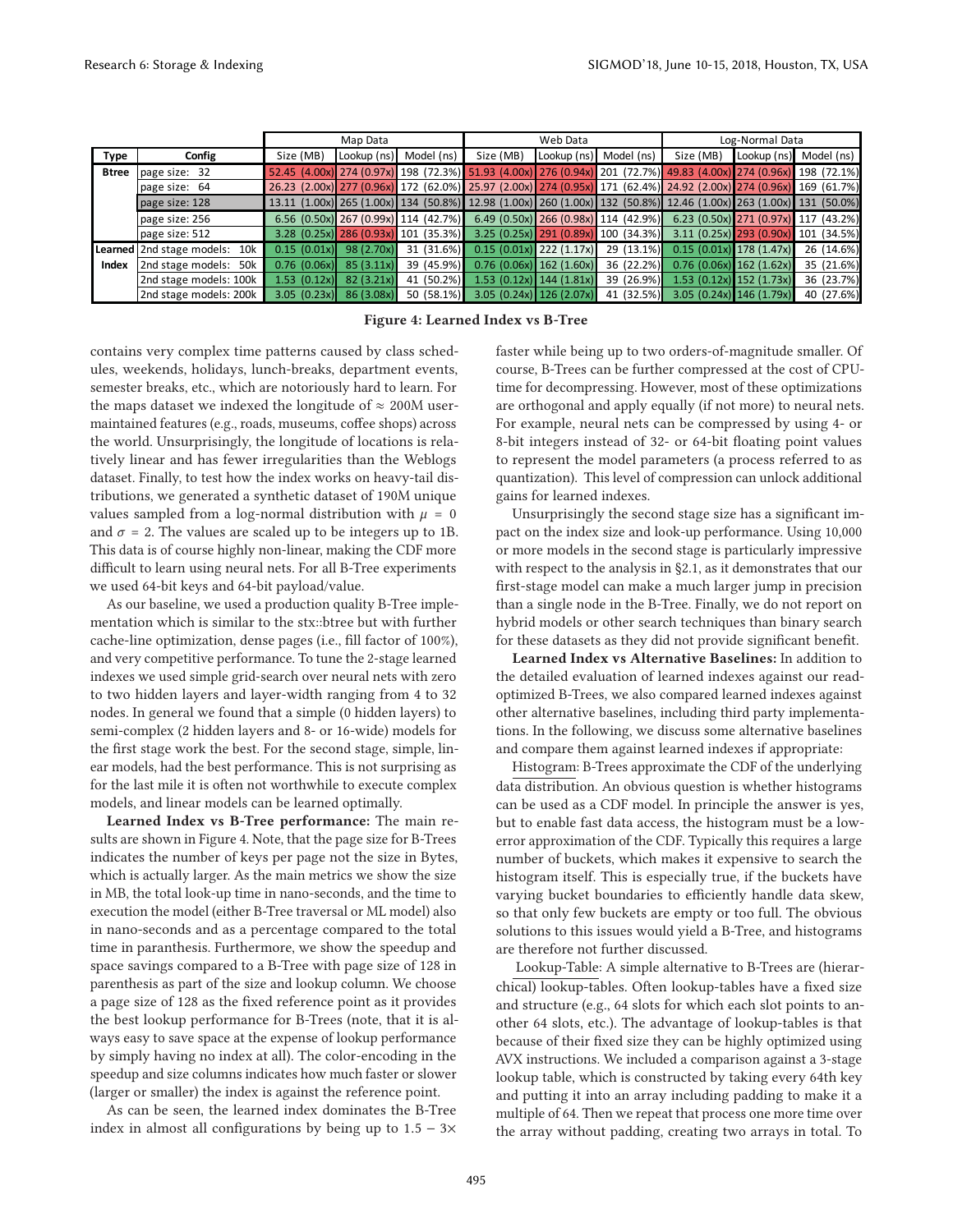|             | Lookup Table<br>w/AVX search | <b>FAST</b> | <b>Fixe-Size Btree</b><br>w/interpol. search | <b>Multivariate</b><br><b>Learned Index</b> |
|-------------|------------------------------|-------------|----------------------------------------------|---------------------------------------------|
| Time        | $199$ ns                     | 189 ns      | 280 ns                                       | $105$ ns                                    |
| <b>Size</b> | 16.3 MB                      | 1024 MB     | 1.5 MB                                       | 1.5 MB                                      |
|             | ___                          |             | $-$                                          |                                             |

**Figure 5: Alternative Baselines**

lookup a key, we use binary search on the top table followed by an AVX optimized branch-free scan [14] for the second table and the data itself. This configuration leads to the fastest lookup times compared to alternatives (e.g., using scanning on the top layer, or binary search on the 2nd array or the data).

FAST: FAST [44] is a highly SIMD optimized data structure. We used the code from [47] for the comparison. However, it should be noted that FAST always requires to allocate memory in the power of 2 to use the branch free SIMD instructions, which can lead to significantly larger indexes.

Fixed-size B-Tree & interpolation search: Finally, as proposed in a recent blog post [1] we created a fixed-height B-Tree with interpolation search. The B-Tree height is set, so that the total size of the tree is 1.5MB, similar to our learned model.

Learned indexes without overhead: For our learned index we used a 2-staged RMI index with a multivariate linear regression model at the top and simple linear models at the bottom. We used simple automatic feature engineering for the top model by automatically creating and selecting features in the form of key,  $log(key), key^2$ , etc. Multivariate linear regression is an interesting alternative to NN as it is particularly well suited to fit nonlinear patterns with only a few operations. Furthermore, we implemented the learned index outside of our benchmarking framework to ensure a fair comparison.

For the comparison we used the Lognormal data with a payload of an eight-byte pointer. The results can be seen in Figure 5. As can be seen for the dataset under fair conditions, learned indexes provide the best overall performance while saving significant amount of memory. It should be noted, that the FAST index is big because of the alignment requirement.

While the results are very promising, we by no means claim that learned indexes will always be the best choice in terms of size or speed. Rather, learned indexes provide a new way to think about indexing and much more research is needed to fully understand the implications.

3.7.2 String Datasets. We also created a secondary index over 10M non-continuous document-ids of a large web index used as part of a real product at Google to test how learned indexes perform on strings. The results for the string-based document-id dataset are shown in Figure 6, which also now includes hybrid models. In addition, we include our best model in the table, which is a non-hybrid RMI model index with quaternary search, named "Learned QS" (bottom of the table). All RMI indexes used 10,000 models on the 2nd stage and for hybrid indexes we used two thresholds, 128 and 64, as the maximum tolerated absolute error for a model before it is replaced with a B-Tree.

As can be seen, the speedups for learned indexes over B-Trees for strings are not as prominent. Part of the reason is the comparably high cost of model execution, a problem that

|                   | Config                 | Size(MB)       | Lookup (ns)  | Model (ns) |
|-------------------|------------------------|----------------|--------------|------------|
| <b>Btree</b>      | page size: 32          | 13.11 (4.00x)  | 1247 (1.03x) | 643 (52%)  |
|                   | page size: 64          | $6.56$ (2.00x) | 1280 (1.01x) | 500 (39%)  |
|                   | page size: 128         | 3.28 (1.00x)   | 1288 (1.00x) | 377 (29%)  |
|                   | page size: 256         | $1.64$ (0.50x) | 1398 (0.92x) | 330 (24%)  |
| Learned Index     | 1 hidden layer         | $1.22$ (0.37x) | 1605 (0.80x) | 503 (31%)  |
|                   | 2 hidden layers        | $2.26$ (0.69x) | 1660 (0.78x) | 598 (36%)  |
| Hybrid Index      | t=128, 1 hidden layer  | $1.67$ (0.51x) | 1397 (0.92x) | 472 (34%)  |
|                   | t=128, 2 hidden layers | 2.33(0.71x)    | 1620 (0.80x) | 591 (36%)  |
|                   | t= 64, 1 hidden layer  | 2.50 (0.76x)   | 1220 (1.06x) | 440 (36%)  |
|                   | t= 64, 2 hidden layers | 2.79 (0.85x)   | 1447 (0.89x) | 556 (38%)  |
| <b>Learned QS</b> | 1 hidden layer         | $1.22$ (0.37x) | 1155 (1.12x) | 496 (43%)  |

**Figure 6: String data: Learned Index vs B-Tree**

GPU/TPUs would remove. Furthermore, searching over strings is much more expensive thus higher precision often pays off; the reason why hybrid indexes, which replace bad performing models through B-Trees, help to improve performance.

Because of the cost of searching, the different search strategies make a bigger difference. For example, the search time for a NN with 1-hidden layer and biased binary search is 1102ns as shown in Figure 6. In contrast, our biased quaternary search with the same model only takes 658ns, a significant improvement. The reason why biased search and quaternary search perform better is that they take the model error into account.

#### **4 POINT INDEX**

Next to range indexes, Hash-maps for point look-ups play a similarly important role in DBMS. Conceptually Hash-maps use a hash-function to deterministically map keys to positions inside an array (see Figure  $7(a)$ ). The key challenge for any efficient Hash-map implementation is to prevent too many distinct keys from being mapped to the same position inside the Hash-map, henceforth referred to as a *conflict*. For example, let's assume 100M records and a Hash-map size of 100M. For a hash-function which uniformly randomizes the keys, the number of expected conflicts can be derived similarly to the birthday paradox and in expectation would be around 33% or 33M slots. For each of these conflicts, the Hash-map architecture needs to deal with this conflict. For example, separate chaining Hash-maps would create a linked-list to handle the conflict (see Figure 7(a)). However, many alternatives exist including secondary probing, using buckets with several slots, up to simultaneously using more than one hash function (e.g., as done by Cuckoo Hashing [57]).

However, regardless of the Hash-map architecture, conflicts can have a significant impact of the performance and/or storage requirement, and machine learned models might provide an alternative to reduce the number of conflicts. While the idea of learning models as a hash-function is not new, existing techniques do not take advantage of the underlying data distribution. For example, the various perfect hashing techniques [26] also try to avoid conflicts but the data structure used as part of the hash functions grow with the data size; a property learned models might not have (recall, the example of indexing all keys between 1 and 100M). To our knowledge it has not been explored if it is possible to learn models which yield more efficient point indexes.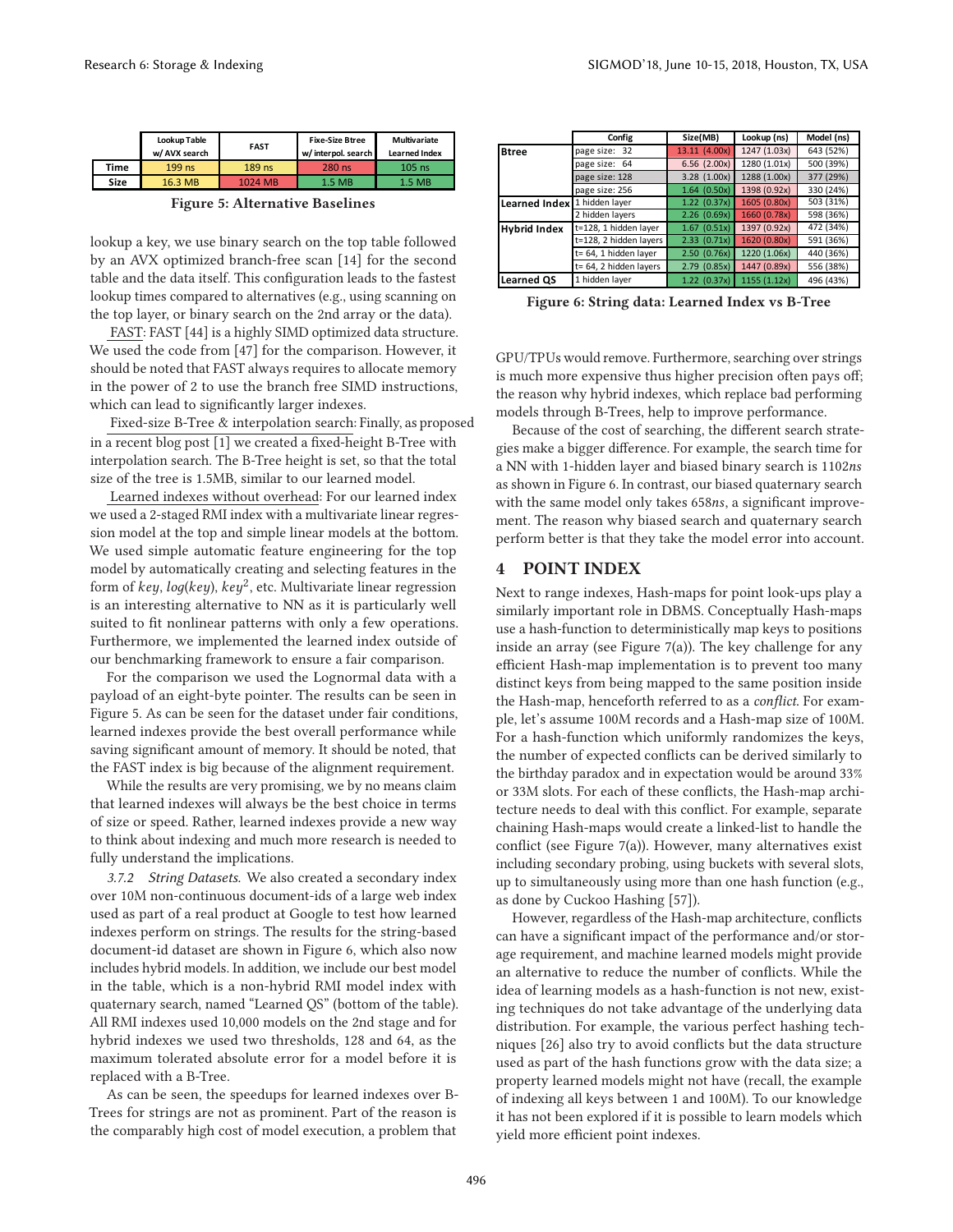

**Figure 7: Traditional Hash-map vs Learned Hash-map**

#### **4.1 The Hash-Model Index**

Surprisingly, learning the CDF of the key distribution is one potential way to learn a better hash function. However, in contrast to range indexes, we do not aim to store the records compactly or in strictly sorted order. Rather we can scale the CDF by the targeted size  $M$  of the Hash-map and use  $h(K) = F(K) * M$ , with key K as our hash-function. If the model F perfectly learned the empirical CDF of the keys, no conflicts would exist. Furthermore, the hash-function is orthogonal to the actual Hash-map architecture and can be combined with separate chaining or any other Hash-map type.

For the model, we can again leverage the recursive model architecture from the previous section. Obviously, like before, there exists a trade-off between the size of the index and performance, which is influenced by the model and dataset.

Note, that how inserts, look-ups, and conflicts are handled is dependent on the Hash-map architecture. As a result, the benefits learned hash functions provide over traditional hash functions, which map keys to a uniformly distributed space depend on two key factors: (1) How accurately the model represents the observed CDF. For example, if the data is generated by a uniform distribution, a simple linear model will be able to learn the general data distribution, but the resulting hash function will not be better than any sufficiently randomized hash function. (2) Hash map architecture: depending on the architecture, implementation details, the payload (i.e., value), the conflict resolution policy, as well as how much more memory (i.e., slots) will or can be allocated, significantly influences the performance. For example, for small keys and small or no values, traditional hash functions with Cuckoo hashing will probably work well, whereas larger payloads or distributed hash maps might benefit more from avoiding conflicts, and thus from learned hash functions.

## **4.2 Results**

We evaluated the conflict rate of learned hash functions over the three integer data sets from the previous section. As our model hash-functions we used the 2-stage RMI models from the previous section with 100k models on the 2nd stage and without any hidden layers. As the baseline we used a simple MurmurHash3-like hash-function and compared the number of conflicts for a table with the same number of slots as records.

As can be seen in Figure 8, the learned models can reduce the number of conflicts by up to 77% over our datasets by learning the empirical CDF at a reasonable cost; the execution

|            | % Conflicts Hash Map | % Conflicts Model | Reduction |
|------------|----------------------|-------------------|-----------|
| Map Data   | 35.3%                | 07.9%             | 77.5%     |
| Web Data   | 35.3%                | 24.7%             | 30.0%     |
| Log Normal | 35.4%                | 25.9%             | 26.7%     |

**Figure 8: Reduction of Conflicts**

time is the same as the model execution time in Figure 4, around 25-40ns.

How beneficial the reduction of conflicts is given the model execution time depends on the Hash-map architecture, payload, and many other factors. For example, our experiments (see Appendix B) show that for a separate chaining Hash-map architecture with 20 Byte records learned hash functions can reduce the wasted amount of storage by up to 80% at an increase of only 13ns in latency compared to random hashing. The reason why it only increases the latency by 13ns and not 40ns is, that often fewer conflicts also yield to fewer cache misses, and thus better performance. On the other hand, for very small payloads Cuckoo-hashing with standard hash-maps probably remains the best choice. However, as we show in Appendix C, for larger payloads a chained-hashmap with learned hash function can be faster than cuckoo-hashing and/or traditional randomized hashing. Finally, we see the biggest potential for distributed settings. For example, NAM-DB [74] employs a hash function to look-up data on remote machines using RDMA. Because of the extremely high cost for every conflict (i.e., every conflict requires an additional RDMA request which is in the order of micro-seconds), the model execution time is negligible and even small reductions in the conflict rate can significantly improve the overall performance. To conclude, learned hash functions are independent of the used Hash-map architecture and depending on the Hash-map architecture their complexity may or may not pay off.

## **5 EXISTENCE INDEX**

The last common index type of DBMS are existence indexes, most importantly Bloom filters, a space efficient probabilistic data structure to test whether an element is a member of a set. They are commonly used to determine if a key exists on cold storage. For example, Bigtable uses them to determine if a key is contained in an SSTable [23].

Internally, Bloom filters use a bit array of size  $m$  and  $k$ hash functions, which each map a key to one of the m array positions (see Figure9(a)). To add an element to the set, a key is fed to the  $k$  hash-functions and the bits of the returned positions are set to 1. To test if a key is a member of the set, the key is again fed into the  $k$  hash functions to receive  $k$  array positions. If any of the bits at those  $k$  positions is 0, the key is not a member of a set. In other words, a Bloom filter does guarantee that there exists *no false negatives*, but has potential *false positives*.

While Bloom filters are highly space-efficient, they can still occupy a significant amount of memory. For example for one billion records roughly  $\approx 1.76$  Gigabytes are needed. For a FPR of 0.01% we would require  $\approx$  2.23 Gigabytes. There have been several attempts to improve the efficiency of Bloom filters [52], but the general observation remains.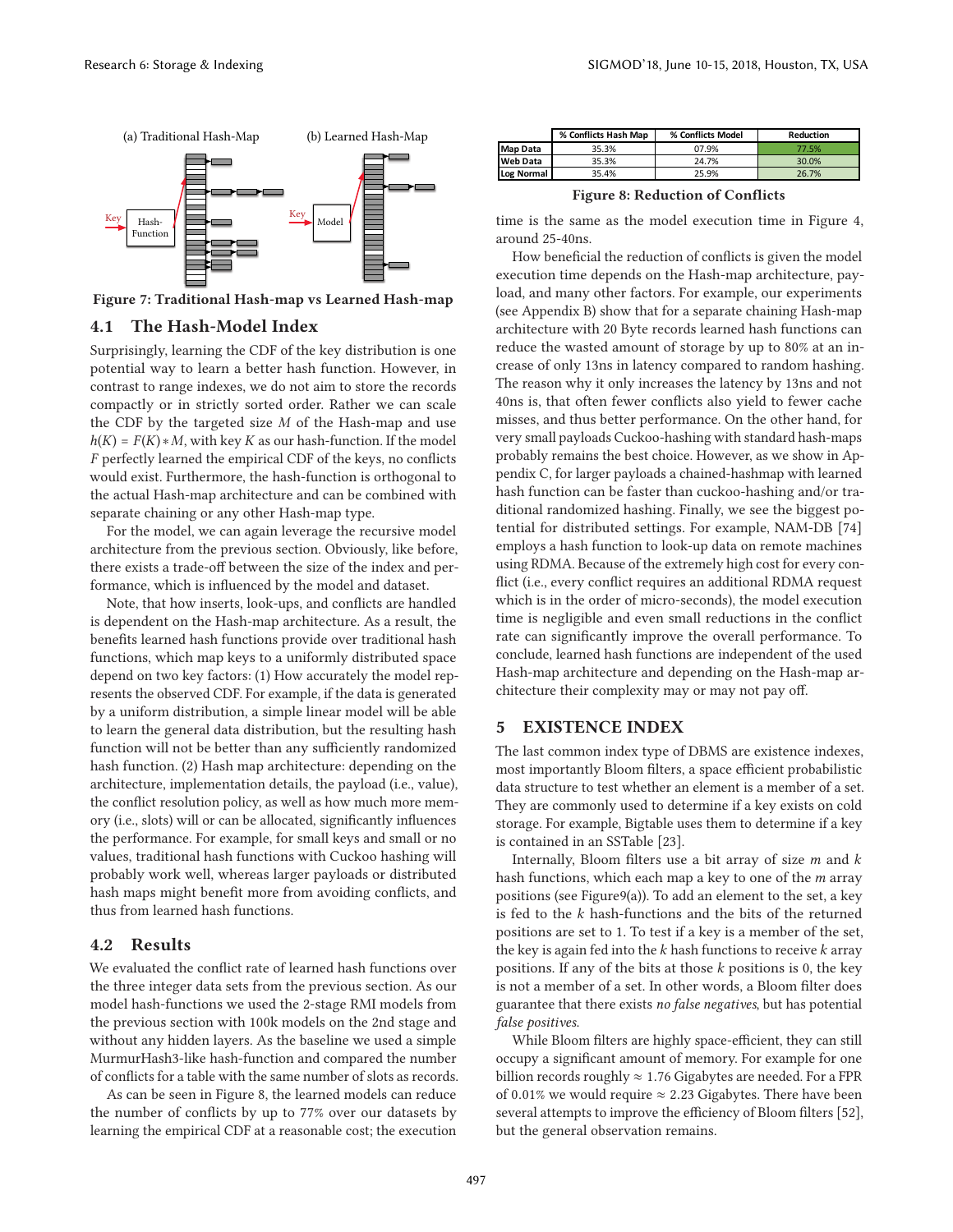

Yet, if there is some structure to determine what is inside versus outside the set, which can be learned, it might be possible to construct more efficient representations. Interestingly, for existence indexes for database systems, the latency and space requirements are usually quite different than what we saw before. Given the high latency to access cold storage (e.g., disk or even band), we can afford more complex models while the main objective is to minimize the space for the index and the number of false positives. We outline two potential ways to build existence indexes using learned models.

#### **5.1 Learned Bloom filters**

While both range and point indexes learn the distribution of keys, existence indexes need to learn a function that separates keys from everything else. Stated differently, a good hash function for a point index is one with few collisions among keys, whereas a good hash function for a Bloom filter would be one that has lots of collisions among keys and lots of collisions among non-keys, but few collisions of keys and non-keys. We consider below how to learn such a function f and how to incorporate it into an existence index.

While traditional Bloom filters guarantee a false negative rate (FNR) of zero and a specific false positive rate (FPR) for any set of queries chosen a-priori [22], we follow the notion that we want to provide a specific FPR for *realistic queries* in particular while maintaining a FNR of zero. That is, we measure the FPR over a heldout dataset of queries, as is common in evaluating ML systems [30]. While these definitions differ, we believe the assumption that we can observe the distribution of queries, e.g., from historical logs, holds in many applications, especially within databases<sup>5</sup>.

Traditionally, existence indexes make no use of the distribution of keys nor how they differ from non-keys, but learned Bloom filters can. For example, if our database included all integers x for  $0 \le x < n$ , the existence index could be computed in constant time and with almost no memory footprint by just computing  $f(x) \equiv \mathbb{1}[0 \le x < n]$ .

In considering the data distribution for ML purposes, we must consider a dataset of non-keys. In this work, we consider the case where non-keys come from observable historical queries and we assume that future queries come from the same distribution as historical queries. When this assumption does not hold, one could use randomly generated keys, nonkeys generated by a machine learning model [34], importance

weighting to directly address covariate shift [18], or adversarial training for robustness [65]; we leave this as future work. We denote the set of keys by  $K$  and the set of non-keys by  $U$ .

5.1.1 Bloom filters as a Classification Problem. One way to frame the existence index is as a binary probabilistic classification task. That is, we want to learn a model  $f$  that can predict if a query  $x$  is a key or non-key. For example, for strings we can train a recurrent neural network (RNN) or convolutional neural network (CNN) [37, 64] with  $\mathcal{D} = \{(x_i, y_i = 1)|x_i \in$  $\mathcal{K}$  ∪  $\{(x_i, y_i = 0)|x_i \in \mathcal{U}\}\)$ . Because this is a binary classification task, our neural network has a sigmoid activation to produce a probability and is trained to minimize the log loss:  $L = \sum_{(x,y) \in \mathcal{D}} y \log f(x) + (1-y) \log(1 - f(x)).$ 

The output of  $f(x)$  can be interpreted as the probability that  $x$  is a key in our database. Thus, we can turn the model into an existence index by choosing a threshold  $\tau$  above which we will assume that the key exists in our database. Unlike Bloom filters, our model will likely have a non-zero FPR and FNR; in fact, as the FPR goes down, the FNR will go up. In order to preserve the no false negatives constraint of existence indexes, we create an overflow Bloom filter. That is, we consider  $\mathcal{K}^-$  =  ${x \in \mathcal{K}|f(x) < \tau}$  to be the set of false negatives from f and create a Bloom filter for this subset of keys. We can then run our existence index as in Figure 9(c): if  $f(x) \geq \tau$ , the key is believed to exist; otherwise, check the overflow Bloom filter.

One question is how to set  $\tau$  so that our learned Bloom filter has the desired FPR  $p^*$ . We denote the FPR of our model by FPR<sub>T</sub>  $\equiv \frac{\sum_{x \in \mathcal{U}} \mathbb{1}(f(x) > \tau)}{|\mathcal{U}|}$  where  $\mathcal{U}$  is a held-out set of non-keys. We denote the FPR of our overflow Bloom filter by  $FPR_B$ . The overall FPR of our system therefore is FPR $_{O}$  = FPR $_{\tau}$  + (1 – FPR<sub>τ</sub>)FPR<sub>B</sub> [53]. For simplicity, we set FPR<sub>τ</sub> = FPR<sub>B</sub> =  $\frac{p^*}{2}$  so that FPR<sub>O</sub>  $\leq p^*$ . We tune  $\tau$  to achieve this FPR on  $\hat{U}$ .

This setup is effective in that the learned model can be fairly small relative to the size of the data. Further, because Bloom filters scale with the size of key set, the overflow Bloom filter will scale with the FNR. We will see experimentally that this combination is effective in decreasing the memory footprint of the existence index. Finally, the learned model computation can benefit from machine learning accelerators, whereas traditional Bloom filters tend to be heavily dependent on the random access latency of the memory system.

5.1.2 Bloom filters with Model-Hashes. An alternative approach to building existence indexes is to learn a hash function with the goal to maximize collisions among keys and among non-keys while minimizing collisions of keys and non-keys. Interestingly, we can use the same probabilistic classification

 $^{5}\mathrm{We}$  would like to thank Michael Mitzenmacher for valuable conversations in articulating the relationship between these definitions as well as improving the overall chapter through his insightful comments.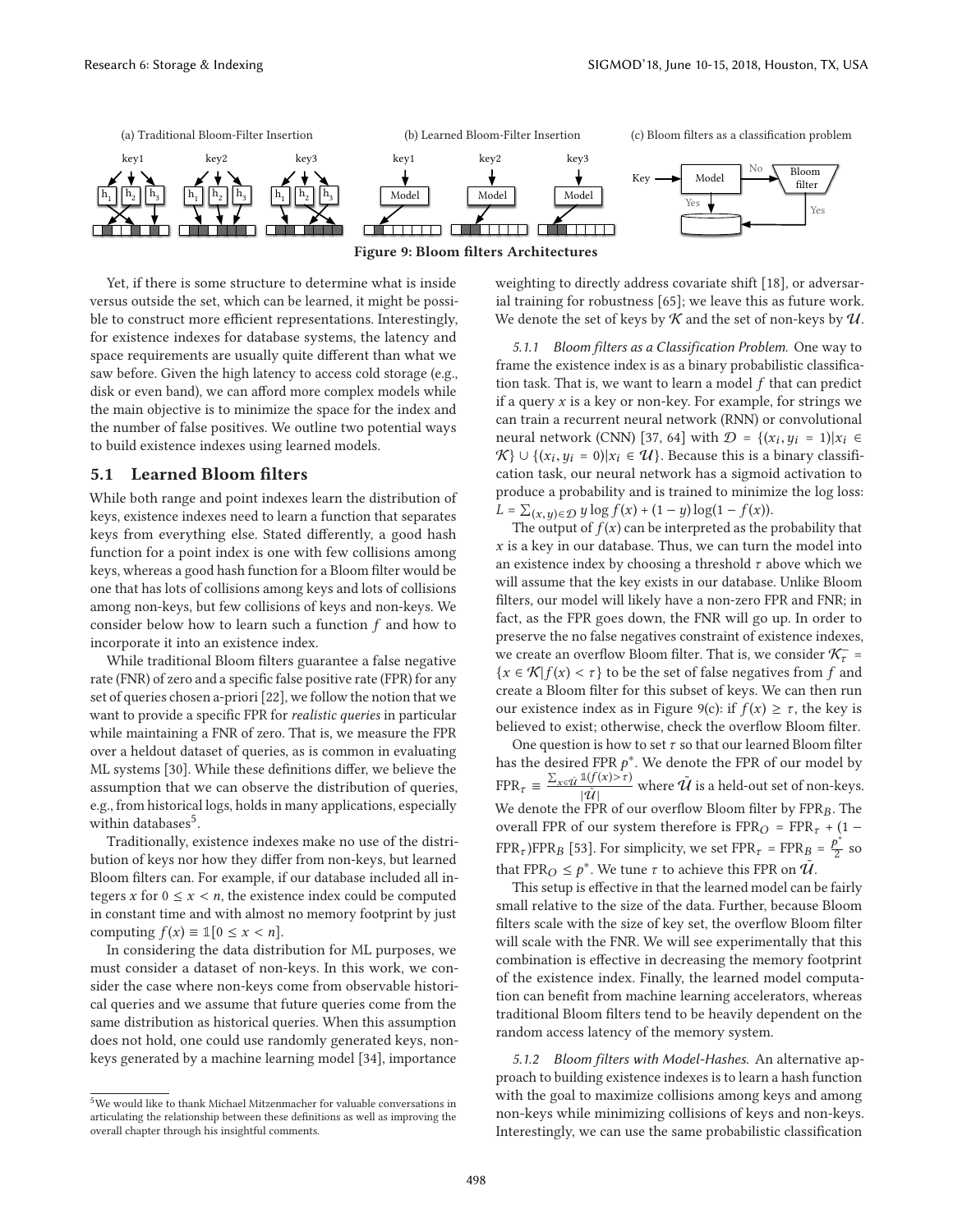model as before to achieve that. That is, we can create a hash function  $d$ , which maps  $f$  to a bit array of size  $m$  by scaling its output as  $d = \lfloor f(x) * m \rfloor$  As such, we can use d as a hash function just like any other in a Bloom filter. This has the advantage of f being trained to map most keys to the higher range of bit positions and non-keys to the lower range of bit positions (see Figure9(b)). A more detailed explanation of the approach is given in Appendix E.

#### **5.2 Results**

In order to test this idea experimentally, we explore the application of an existence index for keeping track of blacklisted phishing URLs. We consider data from Google's transparency report as our set of keys to keep track of. This dataset consists of 1.7M unique URLs. We use a negative set that is a mixture of random (valid) URLs and whitelisted URLs that could be mistaken for phishing pages. We split our negative set randomly into train, validation and test sets. We train a character-level RNN (GRU [24], in particular) to predict which set a URL belongs to; we set  $\tau$  based on the validation set and also report the FPR on the test set.

A normal Bloom filter with a desired 1% FPR requires 2.04MB. We consider a 16-dimensional GRU with a 32-dimensional embedding for each character; this model is 0.0259MB. When building a comparable learned index, we set  $\tau$  for 0.5% FPR on the validation set; this gives a FNR of 55%. (The FPR on the test set is 0.4976%, validating the chosen threshold.) As described above, the size of our Bloom filter scales with the FNR. Thus, we find that our model plus the spillover Bloom filter uses 1.31MB, a 36% reduction in size. If we want to enforce an overall FPR of 0.1%, we have a FNR of 76%, which brings the total Bloom filter size down from 3.06MB to 2.59MB, a 15% reduction in memory. We observe this general relationship in Figure 10. Interestingly, we see how different size models balance the accuracy vs. memory trade-off differently.

We consider briefly the case where there is covariate shift in our query distribution that we have not addressed in the model. When using validation and test sets with only random URLs we find that we can save 60% over a Bloom filter with a FPR of 1%. When using validation and test sets with only the whitelisted URLs we find that we can save 21% over a Bloom filter with a FPR of 1%. Ultimately, the choice of negative set is application specific and covariate shift could be more directly addressed, but these experiments are intended to give intuition for how the approach adapts to different situations.

Clearly, the more accurate our model is, the better the savings in Bloom filter size. One interesting property of this is that there is no reason that our model needs to use the same features as the Bloom filter. For example, significant research has worked on using ML to predict if a webpage is a phishing page [10, 15]. Additional features like WHOIS data or IP information could be incorporated in the model, improving accuracy, decreasing Bloom filter size, and keeping the property of no false negatives.

Further, we give additional results following the approach in Section 5.1.2 in Appendix E.



**Figure 10: Learned Bloom filter improves memory foot**print at a wide range of FPRs. (Here W is the RNN width **and** E **is the embedding size for each character.)**

#### **6 RELATED WORK**

The idea of learned indexes builds upon a wide range of research in machine learning and indexing techniques. In the following, we highlight the most important related areas.

**B-Trees and variants:** Over the last decades a variety of different index structures have been proposed [36], such as B+-trees [17] for disk based systems and T-trees [46] or balanced/red-black trees [16, 20] for in-memory systems. As the original main-memory trees had poor cache behavior, several cache conscious B+-tree variants were proposed, such as the CSB+-tree [58]. Similarly, there has been work on making use of SIMD instructions such as FAST [44] or even taking advantage of GPUs [43, 44, 61]. Moreover, many of these (inmemory) indexes are able to reduce their storage-needs by using offsets rather than pointers between nodes. There exists also a vast array of research on index structures for text, such as tries/radix-trees [19, 31, 45], or other exotic index structures, which combine ideas from B-Trees and tries [48].

However, all of these approaches are orthogonal to the idea of learned indexes as none of them learn from the data distribution to achieve a more compact index representation or performance gains. At the same time, like with our hybrid indexes, it might be possible to more tightly integrate the existing hardware-conscious index strategies with learned models for further performance gains.

Since B+-trees consume significant memory, there has also been a lot of work in compressing indexes, such as prefix/suffix truncation, dictionary compression, key normalization [33, 36, 55], or hybrid hot/cold indexes [75]. However, we presented a radical different way to compress indexes, which dependent on the data distribution—is able to achieve ordersof-magnitude smaller indexes and faster look-up times and potentially even changes the storage complexity class (e.g.,  $O(n)$  to  $O(1)$ ). Interestingly though, some of the existing compression techniques are complimentary to our approach and could help to further improve the efficiency. For example, dictionary compression can be seen as a form of embedding (i.e., representing a string as a unique integer).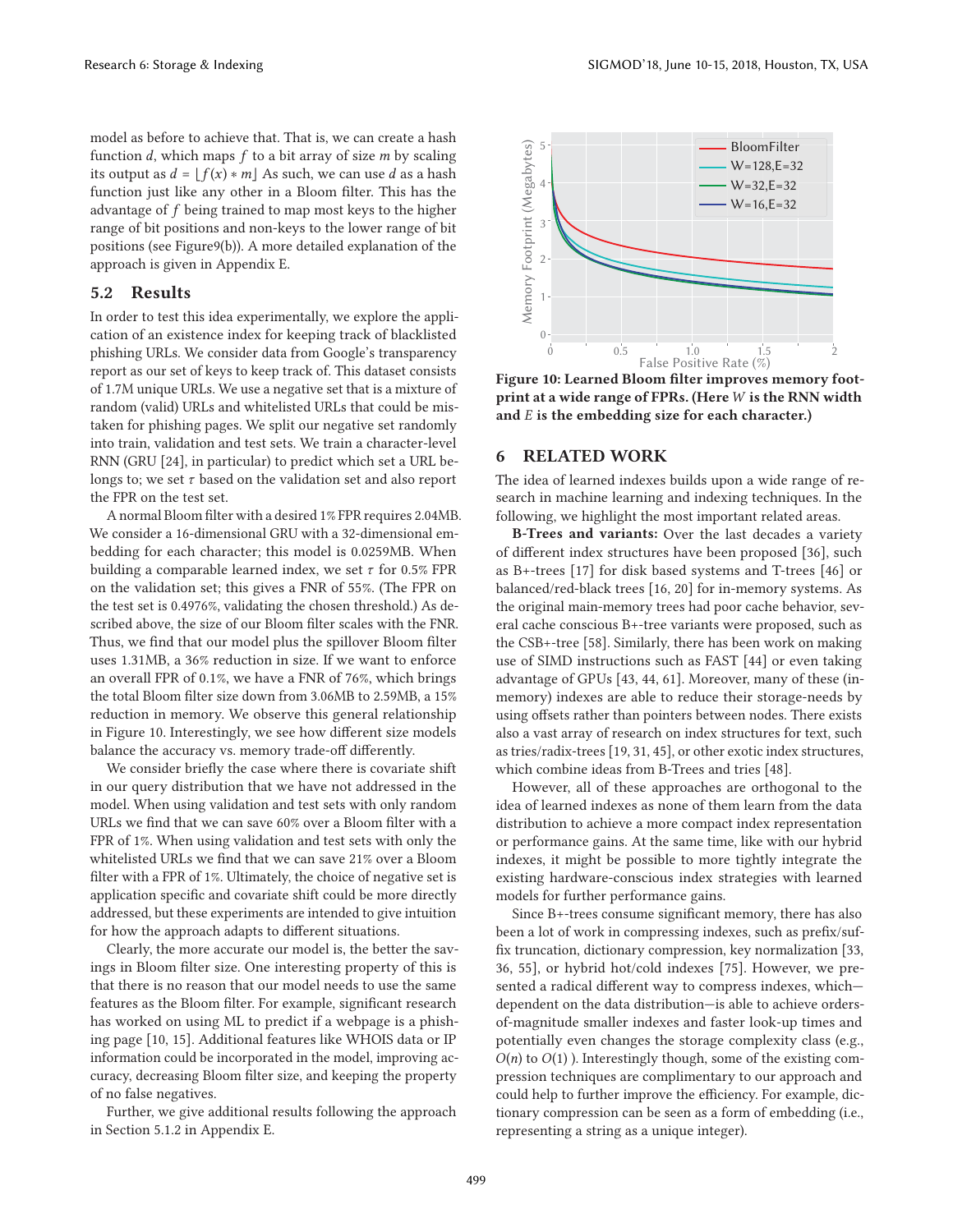Probably most related to this paper are A-Trees [32], BF-Trees [13], and B-Tree interpolation search [35]. BF-Trees uses a B+-tree to store information about a region of the dataset, but leaf nodes are Bloom filters and do not approximate the CDF. In contrast, A-Trees use piece-wise linear functions to reduce the number of leaf-nodes in a B-Tree, and [35] proposes to use interpolation search within a B-Tree page. However, learned indexes go much further and propose to replace the entire index structure using learned models.

Finally, sparse indexes like Hippo [73], Block Range Indexes [63], and Small Materialized Aggregates (SMAs) [54] all store information about value ranges but again do not take advantage of the underlying properties of the data distribution.

**Learning Hash Functions for ANN Indexes:** There has been a lot of research on learning hash functions [49, 59, 67, 68]. Most notably, there has been work on learning localitysensitive hash (LSH) functions to build Approximate Nearest Neighborhood (ANN) indexes. For example, [40, 66, 68] explore the use of neural networks as a hash function, whereas [69] even tries to preserve the order of the multi-dimensional input space. However, the general goal of LSH is to group similar items into buckets to support nearest neighborhood queries, usually involving learning approximate similarity measures in high-dimensional input space using some variant of hamming distances. There is no direct way to adapt previous approaches to learn the fundamental data structures we consider, and it is not clear whether they can be adapted.

**Perfect Hashing:** Perfect hashing [26] is very related to our use of models for Hash-maps. Like our CDF models, perfect hashing tries to avoid conflicts. However, in all approaches of which we are aware, learning techniques have not been considered, and the size of the function grows with the size of the data. In contrast, learned hash functions can be independent of the size. For example, a linear model for mapping every other integer between 0 and 200M would not create any conflicts and is independent of the size of the data. In addition, perfect hashing is also not useful for B-Trees or Bloom filters.

**Bloom filters:** Finally, our existence indexes directly builds upon the existing work in Bloom filters [11, 29]. Yet again our work takes a different perspective on the problem by proposing a Bloom filter enhanced classification model or using models as special hash functions with a very different optimization goal than the hash-models we created for Hash-maps.

**Succinct Data Structures:** There exists an interesting connection between learned indexes and succinct data structures, especially rank-select dictionaries such as wavelet trees [38, 39]. However, many succinct data structures focus on H0 entropy (i.e., the number of bits that are necessary to encode each element in the index), whereas learned indexes try to learn the underlying data distribution to predict the position of each element. Thus, learned indexes might achieve a higher compression rate than H0 entropy potentially at the cost of slower operations. Furthermore, succinct data structures normally have to be carefully constructed for each use case, whereas learned indexes "automate" this process through machine learning. Yet, succinct data structures might provide a framework to further study learned indexes.

**Modeling CDFs:** Our models for both range and point indexes are closely tied to models of the CDF. Estimating the CDF is non-trivial and has been studied in the machine learning community [50] with a few applications such as ranking [42]. How to most effectively model the CDF is still an open question worth further investigation.

**Mixture of Experts:** Our RMI architecture follows a long line of research on building experts for subsets of the data [51]. With the growth of neural networks, this has become more common and demonstrated increased usefulness [62]. As we see in our setting, it nicely lets us to decouple model size and model computation, enabling more complex models that are not more expensive to execute.

#### **7 CONCLUSION AND FUTURE WORK**

We have shown that learned indexes can provide significant benefits by utilizing the distribution of data being indexed. This opens the door to many interesting research questions.

**Other ML Models:** While our focus was on linear models and neural nets with mixture of experts, there exist many other ML model types and ways to combine them with traditional data structures, which are worth exploring.

**Multi-Dimensional Indexes:** Arguably the most exciting research direction for the idea of learned indexes is to extend them to multi-dimensional indexes. Models, especially NNs, are extremely good at capturing complex high-dimensional relationships. Ideally, this model would be able to estimate the position of all records filtered by any combination of attributes.

**Beyond Indexing: Learned Algorithms** Maybe surprisingly, a CDF model has also the potential to speed-up sorting and joins, not just indexes. For instance, the basic idea to speedup sorting is to use an existing CDF model  $F$  to put the records roughly in sorted order and then correct the nearly perfectly sorted data, for example, with insertion sort.

**GPU/TPUs** Finally, as mentioned several times throughout this paper, GPU/TPUs will make the idea of learned indexes even more valuable. At the same time, GPU/TPUs also have their own challenges, most importantly the high invocation latency. While it is reasonable to assume that probably all learned indexes will fit on the GPU/TPU because of the exceptional compression ratio as shown before, it still requires 2-3 micro-seconds to invoke any operation on them. At the same time, the integration of machine learning accelerators with the CPU is getting better [4, 6] and with techniques like batching requests the cost of invocation can be amortized, so that we do not believe the invocation latency is a real obstacle.

**In summary, we have demonstrated that machine learned models have the potential to provide significant benefits over state-of-the-art indexes, and we believe this is a fruitful direction for future research.**

**Acknowledgements:** We would like to thank Michael Mitzenmacher, Chris Olston, Jonathan Bischof and many others at Google for their helpful feedback during the preparation of this paper.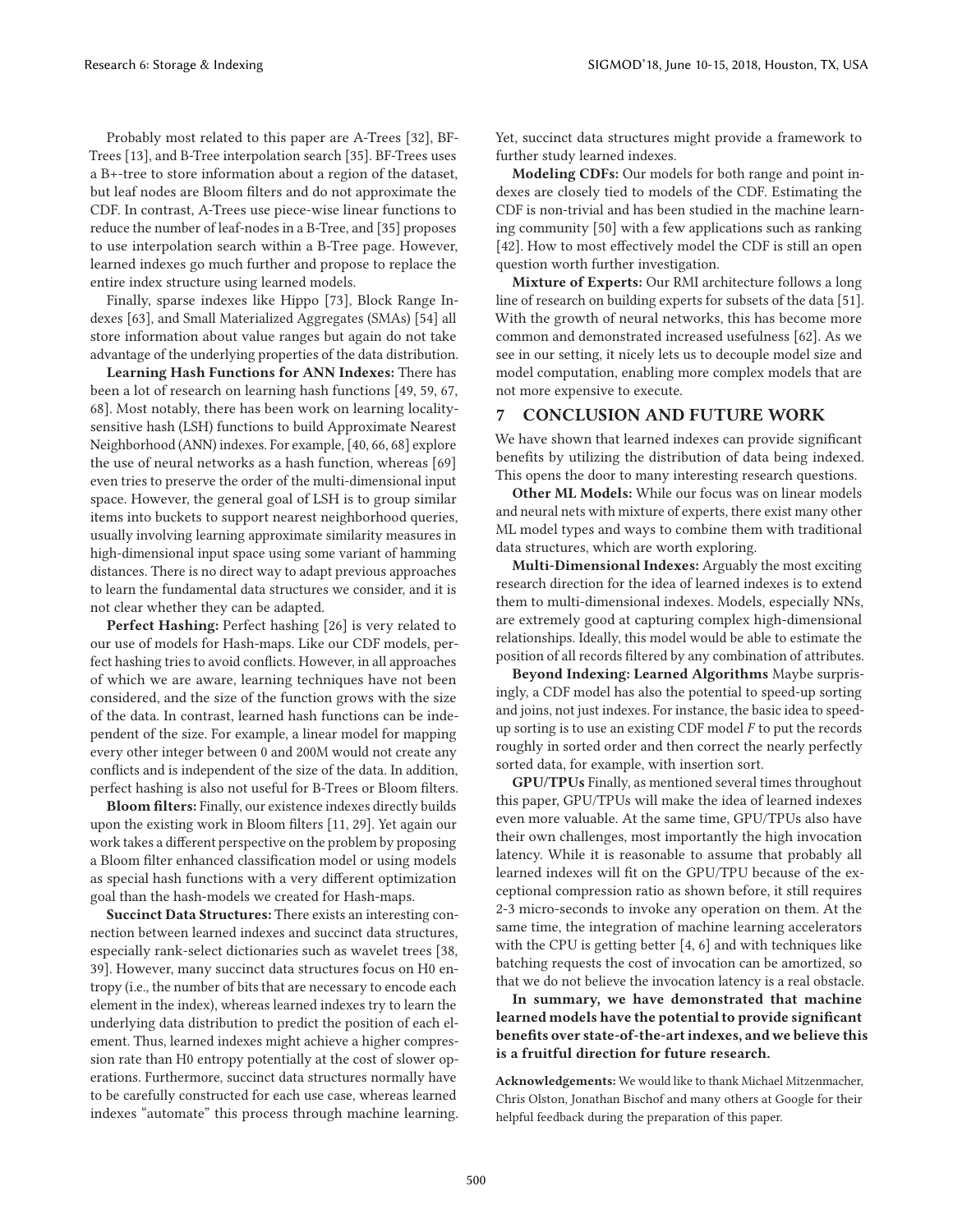#### **REFERENCES**

- [1] Database architects blog: The case for b-tree index structures. http://databasearchitects.blogspot.de/2017/12/ the-case-for-b-tree-index-structures.html.
- [2] Google's sparsehash documentation. https://github.com/sparsehash/ sparsehash/blob/master/src/sparsehash/sparse\_hash\_map.
- [3] An in-depth look at google's first tensor processing unit (tpu). https://cloud.google.com/blog/big-data/2017/05/ an-in-depth-look-at-googles-first-tensor-processing-unit-tpu.
- [4] Intel Xeon Phi. https://www.intel.com/content/www/us/en/products/ processors/xeon-phi/xeon-phi-processors.html.
- [5] Moore Law is Dead but GPU will get 1000X faster by 2025. https://www.nextbigfuture.com/2017/06/ moore-law-is-dead-but-gpu-will-get-1000x-faster-by-2025.html.
- [6] NVIDIA NVLink High-Speed Interconnect. http://www.nvidia.com/object/ nvlink.html.
- [7] Stanford DAWN cuckoo hashing. https://github.com/stanford-futuredata/ index-baselines.
- [8] Trying to speed up binary search. http://databasearchitects.blogspot.com/ 2015/09/trying-to-speed-up-binary-search.html.
- M. Abadi, P. Barham, J. Chen, Z. Chen, A. Davis, J. Dean, M. Devin, S. Ghemawat, G. Irving, M. Isard, et al. Tensorflow: A system for large-scale machine learning. In *OSDI*, volume 16, pages 265–283, 2016.
- [10] S. Abu-Nimeh, D. Nappa, X. Wang, and S. Nair. A comparison of machine learning techniques for phishing detection. In *eCrime*, pages 60–69, 2007.
- [11] K. Alexiou, D. Kossmann, and P.-A. Larson. Adaptive range filters for cold data: Avoiding trips to siberia. *Proc. VLDB Endow.*, 6(14):1714–1725, Sept. 2013.
- [12] M. Armbrust, A. Fox, D. A. Patterson, N. Lanham, B. Trushkowsky, J. Trutna, and H. Oh. SCADS: scale-independent storage for social computing applications. In *CIDR*, 2009.
- [13] M. Athanassoulis and A. Ailamaki. BF-tree: Approximate Tree Indexing. In *VLDB*, pages 1881–1892, 2014.
- [14] Performance comparison: linear search vs binary search. https://dirtyhandscoding.wordpress.com/2017/08/25/ performance-comparison-linear-search-vs-binary-search/.
- [15] R. B. Basnet, S. Mukkamala, and A. H. Sung. Detection of phishing attacks: A machine learning approach. *Soft Computing Applications in Industry*, 226:373–383, 2008.
- [16] R. Bayer. Symmetric binary b-trees: Data structure and maintenance algorithms. *Acta Inf.*, 1(4):290–306, Dec. 1972.
- [17] R. Bayer and E. McCreight. Organization and maintenance of large ordered indices. In *SIGFIDET (Now SIGMOD)*, pages 107–141, 1970.
- [18] S. Bickel, M. Brückner, and T. Scheffer. Discriminative learning under covariate shift. *Journal of Machine Learning Research*, 10(Sep):2137–2155, 2009.
- [19] M. Böhm, B. Schlegel, P. B. Volk, U. Fischer, D. Habich, and W. Lehner. Efficient in-memory indexing with generalized prefix trees. In *BTW*, pages 227–246, 2011.
- [20] J. Boyar and K. S. Larsen. Efficient rebalancing of chromatic search trees. *Journal of Computer and System Sciences*, 49(3):667 – 682, 1994. 30th IEEE Conference on Foundations of Computer Science.
- [21] M. Brantner, D. Florescu, D. A. Graf, D. Kossmann, and T. Kraska. Building a database on S3. In *SIGMOD*, pages 251–264, 2008.
- [22] A. Broder and M. Mitzenmacher. Network applications of bloom filters: A survey. *Internet mathematics*, 1(4):485–509, 2004.
- [23] F. Chang, J. Dean, S. Ghemawat, W. C. Hsieh, D. A. Wallach, M. Burrows, T. Chandra, A. Fikes, and R. Gruber. Bigtable: A distributed storage system for structured data (awarded best paper!). In *OSDI*, pages 205–218, 2006.
- [24] K. Cho, B. van Merrienboer, Ç. Gülçehre, D. Bahdanau, F. Bougares, H. Schwenk, and Y. Bengio. Learning phrase representations using RNN encoder-decoder for statistical machine translation. In *EMNLP*, pages 1724–1734, 2014.
- [25] A. Crotty, A. Galakatos, K. Dursun, T. Kraska, C. Binnig, U. Çetintemel, and S. Zdonik. An architecture for compiling udf-centric workflows. *PVLDB*, 8(12):1466–1477, 2015.
- [26] M. Dietzfelbinger, A. Karlin, K. Mehlhorn, F. Meyer auF der Heide, H. Rohnert, and R. E. Tarjan. Dynamic perfect hashing: Upper and lower bounds. *SIAM Journal on Computing*, 23(4):738–761, 1994.
- [27] J. Duchi, E. Hazan, and Y. Singer. Adaptive subgradient methods for online learning and stochastic optimization. *Journal of Machine Learning Research*, 12(Jul):2121–2159, 2011.
- [28] A. Dvoretzky, J. Kiefer, and J. Wolfowitz. Asymptotic minimax character of the sample distribution function and of the classical multinomial estimator. *The Annals of Mathematical Statistics*, pages 642–669, 1956.
- [29] B. Fan, D. G. Andersen, M. Kaminsky, and M. D. Mitzenmacher. Cuckoo filter: Practically better than bloom. In *CoNEXT*, pages 75–88, 2014.
- [30] T. Fawcett. An introduction to roc analysis. *Pattern recognition letters*, 27(8):861–874, 2006.
- [31] E. Fredkin. Trie memory. *Commun. ACM*, 3(9):490–499, Sept. 1960.
- [32] A. Galakatos, M. Markovitch, C. Binnig, R. Fonseca, and T. Kraska. A-tree: A bounded approximate index structure. *CoRR*, abs/1801.10207, 2018.
- [33] J. Goldstein, R. Ramakrishnan, and U. Shaft. Compressing Relations and Indexes. In *ICDE*, pages 370–379, 1998.
- [34] I. Goodfellow, J. Pouget-Abadie, M. Mirza, B. Xu, D. Warde-Farley, S. Ozair, A. Courville, and Y. Bengio. Generative adversarial nets. In *NIPS*, pages 2672–2680, 2014.
- [35] G. Graefe. B-tree indexes, interpolation search, and skew. In *DaMoN*, 2006.
- [36] G. Graefe and P. A. Larson. B-tree indexes and CPU caches. In *ICDE*, pages 349–358, 2001.
- [37] A. Graves. Generating sequences with recurrent neural networks. *arXiv preprint arXiv:1308.0850*, 2013.
- [38] R. Grossi, A. Gupta, and J. S. Vitter. High-order entropy-compressed text indexes. In *SODA*, pages 841–850. Society for Industrial and Applied Mathematics, 2003.
- [39] R. Grossi and G. Ottaviano. The wavelet trie: Maintaining an indexed sequence of strings in compressed space. In *PODS*, pages 203–214, 2012.
- [40] J. Guo and J. Li. CNN based hashing for image retrieval. *CoRR*, abs/1509.01354, 2015.
- [41] M. Gupta, A. Cotter, J. Pfeifer, K. Voevodski, K. Canini, A. Mangylov, W. Moczydlowski, and A. Van Esbroeck. Monotonic calibrated interpolated look-up tables. *The Journal of Machine Learning Research*, 17(1):3790–3836, 2016.
- [42] J. C. Huang and B. J. Frey. Cumulative distribution networks and the derivative-sum-product algorithm: Models and inference for cumulative distribution functions on graphs. *J. Mach. Learn. Res.*, 12:301–348, Feb. 2011.
- [43] K. Kaczmarski. *B + -Tree Optimized for GPGPU*. 2012.
- [44] C. Kim, J. Chhugani, N. Satish, E. Sedlar, A. D. Nguyen, T. Kaldewey, V. W. Lee, S. A. Brandt, and P. Dubey. Fast: Fast architecture sensitive tree search on modern cpus and gpus. In *SIGMOD*, pages 339–350, 2010.
- [45] T. Kissinger, B. Schlegel, D. Habich, and W. Lehner. Kiss-tree: Smart latchfree in-memory indexing on modern architectures. In *DaMoN*, pages 16–23, 2012.
- [46] T. J. Lehman and M. J. Carey. A study of index structures for main memory database management systems. In *VLDB*, pages 294–303, 1986.
- [47] V. Leis. FAST source. http://www-db.in.tum.de/âĹijleis/index/fast.cpp.
- [48] V. Leis, A. Kemper, and T. Neumann. The adaptive radix tree: Artful indexing for main-memory databases. In *ICDE*, pages 38–49, 2013.
- [49] W. Litwin. Readings in database systems. chapter Linear Hashing: A New Tool for File and Table Addressing., pages 570–581. Morgan Kaufmann Publishers Inc., 1988.
- [50] M. Magdon-Ismail and A. F. Atiya. Neural networks for density estimation. In M. J. Kearns, S. A. Solla, and D. A. Cohn, editors, *NIPS*, pages 522–528. MIT Press, 1999.
- [51] D. J. Miller and H. S. Uyar. A mixture of experts classifier with learning based on both labelled and unlabelled data. In *NIPS*, pages 571–577, 1996.
- [52] M. Mitzenmacher. Compressed bloom filters. In *PODC*, pages 144–150, 2001.
- M. Mitzenmacher. A model for learned bloom filters and related structures. *arXiv preprint arXiv:1802.00884*, 2018.
- [54] G. Moerkotte. Small Materialized Aggregates: A Light Weight Index Structure for Data Warehousing. In *VLDB*, pages 476–487, 1998.
- [55] T. Neumann and G. Weikum. RDF-3X: A RISC-style Engine for RDF. *Proc. VLDB Endow.*, pages 647–659, 2008.
- [56] OpenStreetMap database ©OpenStreetMap contributors. https://aws. amazon.com/public-datasets/osm.
- [57] R. Pagh and F. F. Rodler. Cuckoo hashing. *Journal of Algorithms*, 51(2):122– 144, 2004.
- [58] J. Rao and K. A. Ross. Making b+- trees cache conscious in main memory. In *SIGMOD*, pages 475–486, 2000.
- [59] S. Richter, V. Alvarez, and J. Dittrich. A seven-dimensional analysis of hashing methods and its implications on query processing. *Proc. VLDB Endow.*, 9(3):96–107, Nov. 2015.
- [60] D. G. Severance and G. M. Lohman. Differential files: Their application to the maintenance of large data bases. In *SIGMOD*, pages 43–43, 1976.
- [61] A. Shahvarani and H.-A. Jacobsen. A hybrid b+-tree as solution for inmemory indexing on cpu-gpu heterogeneous computing platforms. In *SIGMOD*, pages 1523–1538, 2016.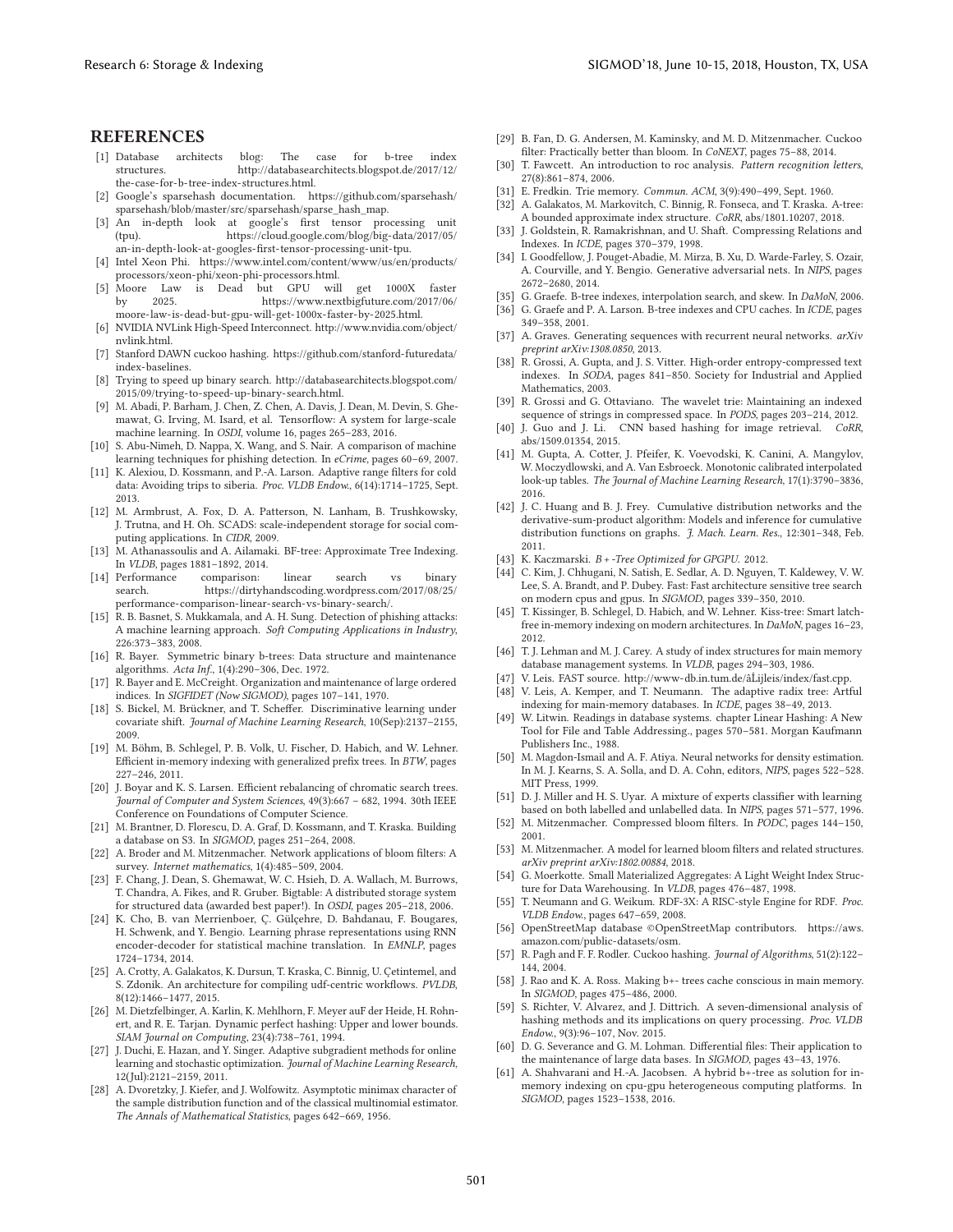- [62] N. Shazeer, A. Mirhoseini, K. Maziarz, A. Davis, Q. Le, G. Hinton, and J. Dean. Outrageously large neural networks: The sparsely-gated mixtureof-experts layer. *arXiv preprint arXiv:1701.06538*, 2017.
- [63] M. Stonebraker and L. A. Rowe. The Design of POSTGRES. In *SIGMOD*, pages 340–355, 1986.
- [64] I. Sutskever, O. Vinyals, and Q. V. Le. Sequence to sequence learning with neural networks. In *NIPS*, pages 3104–3112, 2014.
- [65] F. Tramèr, A. Kurakin, N. Papernot, D. Boneh, and P. McDaniel. Ensemble adversarial training: Attacks and defenses. *arXiv preprint arXiv:1705.07204*, 2017.
- [66] M. Turcanik and M. Javurek. Hash function generation by neural network. In *NTSP*, pages 1–5, Oct 2016.
- [67] J. Wang, W. Liu, S. Kumar, and S. F. Chang. Learning to hash for indexing big data;a survey. *Proceedings of the IEEE*, 104(1):34–57, Jan 2016.
- [68] J. Wang, H. T. Shen, J. Song, and J. Ji. Hashing for similarity search: A survey. *CoRR*, abs/1408.2927, 2014.
- [69] J. Wang, J. Wang, N. Yu, and S. Li. Order preserving hashing for approximate nearest neighbor search. In *MM*, pages 133–142, 2013.
- [70] Y. Wu, M. Schuster, Z. Chen, Q. V. Le, M. Norouzi, W. Macherey, M. Krikun, Y. Cao, Q. Gao, K. Macherey, et al. Google's neural machine translation system: Bridging the gap between human and machine translation. *arXiv preprint arXiv:1609.08144*, 2016.
- [71] S. You, D. Ding, K. Canini, J. Pfeifer, and M. Gupta. Deep lattice networks and partial monotonic functions. In *NIPS*, pages 2985–2993, 2017.
- [72] Y. You, Z. Zhang, C. Hsieh, J. Demmel, and K. Keutzer. Imagenet training in minutes. *CoRR, abs/1709.05011*, 2017.
- [73] J. Yu and M. Sarwat. Two Birds, One Stone: A Fast, Yet Lightweight, Indexing Scheme for Modern Database Systems. In *VLDB*, pages 385–396, 2016.
- [74] E. Zamanian, C. Binnig, T. Kraska, and T. Harris. The end of a myth: Distributed transaction can scale. *PVLDB*, 10(6):685–696, 2017.
- [75] H. Zhang, D. G. Andersen, A. Pavlo, M. Kaminsky, L. Ma, and R. Shen. Reducing the storage overhead of main-memory OLTP databases with hybrid indexes. In *SIGMOD*, pages 1567–1581, 2016.

# **A THEORETICAL ANALYSIS OF SCALING LEARNED RANGE INDEXES**

One advantage of framing learned range indexes as modeling the cumulative distribution function (CDF) of the data is that we can build on the long research literature on modeling the CDF. Significant research has studied the relationship between a theoretical CDF  $F(x)$  and the empirical CDF of data sampled from  $F(x)$ . We consider the case where we have sampled i.i.d. N datapoints,  $\mathcal Y$ , from some distribution, and we will use  $\hat F_N(x)$ to denote the empirical cumulative distribution function:

$$
\hat{F}_N(x) = \frac{\sum_{y \in \mathcal{Y}} 1_{y \le x}}{N}.
$$
 (2)

One theoretical question about learned indexes is: how well do they scale with the size of the data  $N$ ? In our setting, we learn a model  $F(x)$  to approximate the distribution of our data  $\hat{F}_N(x)$ . Here, we assume we know the distribution  $F(x)$  that generated the data and analyze the error inherent in the data being sampled from that distribution<sup>6</sup>. That is, we consider the error between the distribution of data  $\hat{F}_N(x)$  and our model of the distribution  $F(x)$ . Because  $\hat{F}_N(x)$  is a binomial random variable with mean  $F(x)$ , we find that the expected squared error between our data and our model is given by

$$
\mathbf{E}\left[\left(F(x) - \hat{F}_N(x)\right)^2\right] = \frac{F(x)(1 - F(x))}{N}.
$$
 (3)

In our application the look-up time scales with the average error in the number of positions in the sorted data; that is, we

| <b>Dataset</b> | <b>Slots</b> | Hash Type       | Time (ns) | <b>Empty Slots</b> | Space |
|----------------|--------------|-----------------|-----------|--------------------|-------|
| Map            | 75%          | Model Hash      | 67        | 0.18GB             | 0.21x |
|                |              | Random Has      | 52        | 0.84GB             |       |
|                | 100%         | Model Hash      | 53        | 0.35GB             | 0.22x |
|                |              | Random Has      | 48        | 1.58GB             |       |
|                | 125%         | Model Hash      | 64        | 1.47GB             | 0.60x |
|                |              | Random Has      | 49        | 2.43GB             |       |
| Web            | 75%          | Model Hash      | 78        | 0.64GB             | 0.77x |
|                |              | Random Has      | 53        | 0.83GB             |       |
|                |              | 100% Model Hash | 63        | 1.09GB             | 0.70x |
|                |              | Random Has      | 50        | 1.56GB             |       |
|                | 125%         | Model Hash      | 77        | 2.20GB             | 0.91x |
|                |              | Random Has      | 50        | 2.41GB             |       |
| Log Normal     | 75%          | Model Hash      | 79        | 0.63GB             | 0.79x |
|                |              | Random Has      | 52        | 0.80GB             |       |
|                | 100%         | Model Hash      | 66        | 1.10GB             | 0.73x |
|                |              | Random Has      | 46        | 1.50GB             |       |
|                | 125%         | Model Hash      | 77        | 2.16GB             | 0.94x |
|                |              | Random Has      | 46        | 2.31GB             |       |

#### **Figure 11: Model vs Random Hash-map**

are concerned with the error between our model  $NF(x)$  and the key position  $N \hat{F}_N(x)$ . With some minor manipulation of Eq. (3), we find that the average error in the predicted positions grows at a rate of  $O(\sqrt{N})$ . Note that this sub-linear scaling in error for a constant-sized model is an improvement over the linear scaling achieved by a constant-sized B-Tree. This provides preliminary understanding of the scalability of our approach and demonstrates how framing indexing as learning the CDF lends itself well to theoretical analysis.

## **B SEPARATED CHAINING HASH-MAP**

We evaluated the potential of learned hash functions using a separate chaining Hash-map; records are stored directly within an array and only in the case of a conflict is the record attached to the linked-list. That is without a conflict there is at most one cache miss. Only in the case that several keys map to the same position, additional cache-misses might occur. We choose that design as it leads to the best look-up performance even for larger payloads. For example, we also tested a commercialgrade dense Hash-map with a bucket-based in-place overflow (i.e., the Hash-map is divided into buckets to minimize overhead and uses in-place overflow if a bucket is full [2]). While it is possible to achieve a lower footprint using this technique, we found that it is also twice as slow as the separate chaining approach. Furthermore, at 80% or more memory utilization the dense Hash-maps degrade further in performance. Of course many further (orthogonal) optimizations are possible and by no means do we claim that this is the most memory or CPU efficient implementation of a Hash-map. Rather we aim to demonstrate the general potential of learned hash functions.

As the baseline for this experiment we used our Hash-map implementation with a MurmurHash3-like hash-function. As the data we used the three integer datasets from Section 3.7 and as the model-based Hash-map the 2-stage RMI model with 100k models on the 2nd stage and no hidden layers from the same section. For all experiments we varied the number of available slots from 75% to 125% of the data. That is, with 75% there are 25% less slots in the Hash-map than data records.

<sup>&</sup>lt;sup>6</sup>Learning  $F(x)$  can improve or worsen the error, but we take this as a reasonable assumption for some applications, such as data keyed by a random hash.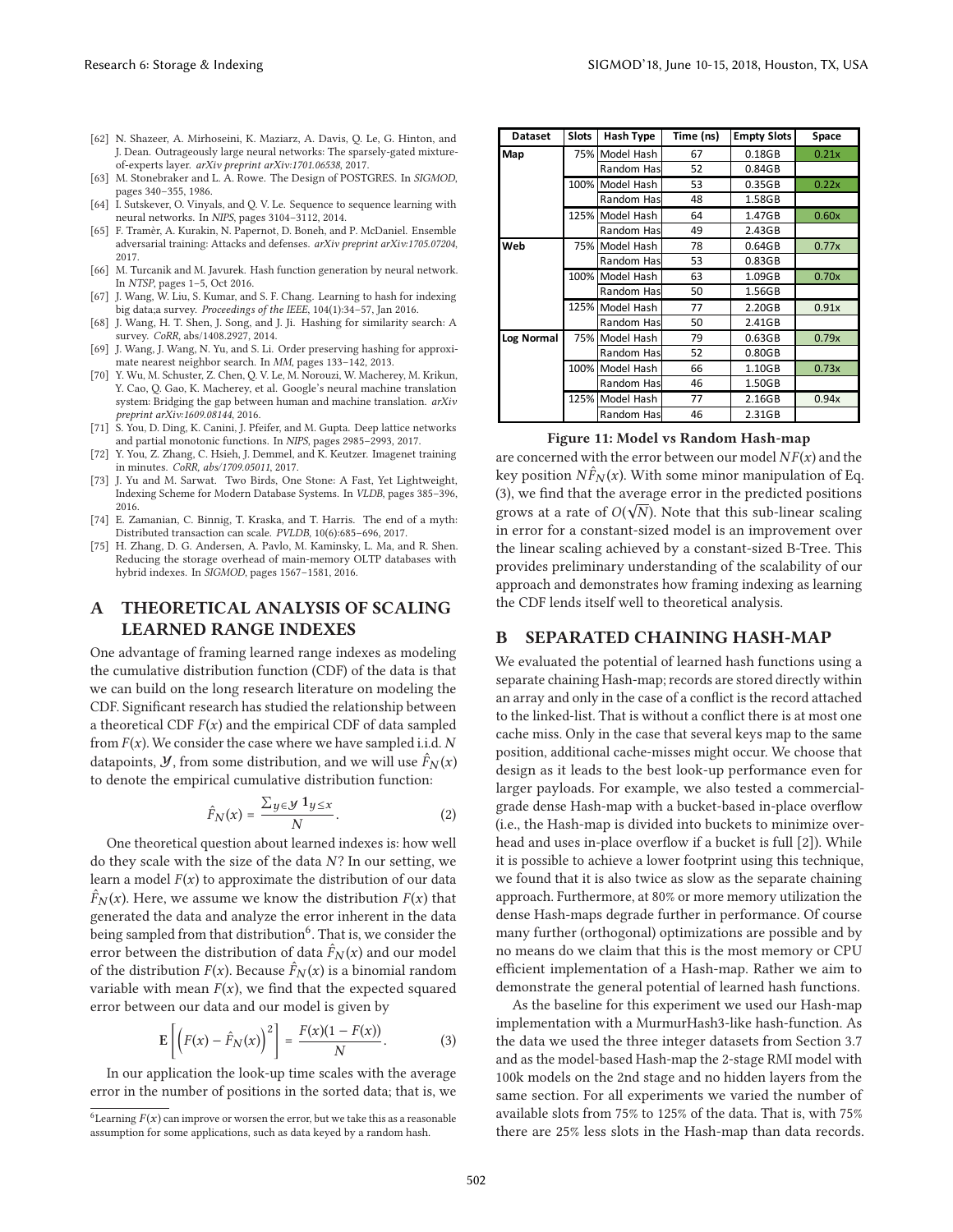Forcing less slots than the data size, minimizes the empty slots within the Hash-map at the expense of longer linked lists. However, for Hash-maps we store the full records, which consist of a 64bit key, 64bit payload, and a 32bit meta-data field for delete flags, version nb, etc. (so a record has a fixed length of 20 Bytes); note that our chained hash-map adds another 32bit pointer, making it a 24Byte slot.

The results are shown in Figure 11, listing the average lookup time, the number of empty slots in GB and the space improvement as a factor of using a randomized hash function. Note, that in contrast to the B-Tree experiments, we *do include the data size*. The main reason is that in order to enable 1 cache-miss look-ups, the data itself has to be included in the Hash-map, whereas in the previous section we only counted the extra index overhead excluding the sorted array itself.

As can be seen in Figure 11, the index with the model hash function overall has similar performance while utilizing the memory better. For example, for the map dataset the model hash function only "wastes" 0.18GB in slots, an almost 80% reduction compared to using a random hash function. Obviously, the moment we increase the Hash-map in size to have 25% more slots, the savings are not as large, as the Hash-map is also able to better spread out the keys. Surprisingly if we decrease the space to 75% of the number of keys, the learned Hash-map still has an advantage because of the still prevalent birthday paradox.

# **C HASH-MAP COMPARISON AGAINST ALTERNATIVE BASELINES**

In addition to the separate chaining Hash-map architecture, we also compared learned point indexes against four alternative Hash-map architectures and configurations:

**AVX Cuckoo Hash-map:** We used an AVX optimized Cuckoo Hash-map from [7].

**Commercial Cuckoo Hash-map:** The implementation of [7] is highly tuned, but does not handle all corner cases. We therefore also compared against a commercially used Cuckoo Hash-map.

**In-place chained Hash-map with learned hash functions:** One significant downside of separate chaining is that it requires additional memory for the linked list. As an alternative, we implemented a chained Hash-map, which uses a two pass algorithm: in the first pass, the learned hash function is used to put items into slots. If a slot is already taken, the item is skipped. Afterwards we use a separate chaining approach for every skipped item except that we use the remaining free slots with offsets as pointers for them. As a result, the utilization can be 100% (recall, we do not consider inserts) and the quality of the learned hash function can only make an impact on the performance not the size: the fewer conflicts, the fewer cache misses. We used a simple single stage multi-variate model as the learned hash function and implemented the Hash-map including the model outside of our benchmarking framework to ensure a fair comparison.

| Type                                                                | Time (ns) | Utilization |
|---------------------------------------------------------------------|-----------|-------------|
| AVX Cuckoo, 32-bit value                                            | 31ns      | 99%         |
| AVX Cuckoo, 20 Byte record                                          | 43ns      | 99%         |
| Comm. Cuckoo, 20Byte record                                         | 90ns      | 95%         |
| In-place chained Hash-map<br>with learned hash functions,<br>record | 35ns      | 100%        |

**Table 1: Hash-map alternative baselines**

Like in Section B our records are 20 Bytes large and consist of a 64bit key, 64bit payload, and a 32bit meta-data field as commonly found in real applications (e.g., for delete flags, version numbers, etc.). For all Hash-map architectures we tried to maximize utilization and used records, except for the AVX Cuckoo Hash-map where we also measured the performance for 32bit values. As the dataset we used the log-normal data and the same hardware as before. The results are shown in Table 1.

The results for the AVX cuckoo Hash-map show that the payload has a significant impact on the performance. Going from 8 Byte to 20 Byte decreases the performance by almost 40%. Furthermore, the commercial implementation which handles all corner cases but is not very AVX optimized slows down the lookup by another factor of 2. In contrast, our learned hash functions with in-place chaining can provide better lookup performance than even the cuckoo Hash-map for our records. The main take-aways from this experiment is that learned hash functions can be used with different Hash-map architectures and that the benefits and disadvantages highly depend on the implementation, data and workload.

# **D FUTURE DIRECTIONS FOR LEARNED B-TREES**

In the main part of the paper, we have focused on indexstructures for read-only, in-memory database systems. Here we outline how the idea of learned index structures could be extended in the future.

## **D.1 Inserts and Updates**

On first sight, inserts seem to be the Achilles heel of learned indexes because of the potentially high cost for learning models, but yet again learned indexes might have a significant advantage for certain workloads. In general we can distinguish between two types of inserts: (1) *appends* and (2) *inserts in the middle* like updating a secondary index on the customer-id over an order table.

Let's for the moment focus on the first case: appends. For example, it is reasonable to assume that for an index over the timestamps of web-logs, like in our previous experiments, most if not all inserts will be appends with increasing timestamps. Now, let us further assume that our model generalizes and is able to learn the patterns, which also hold for the future data. As a result, updating the index structure becomes an  $O(1)$ operation; it is a simple append and no change of the model